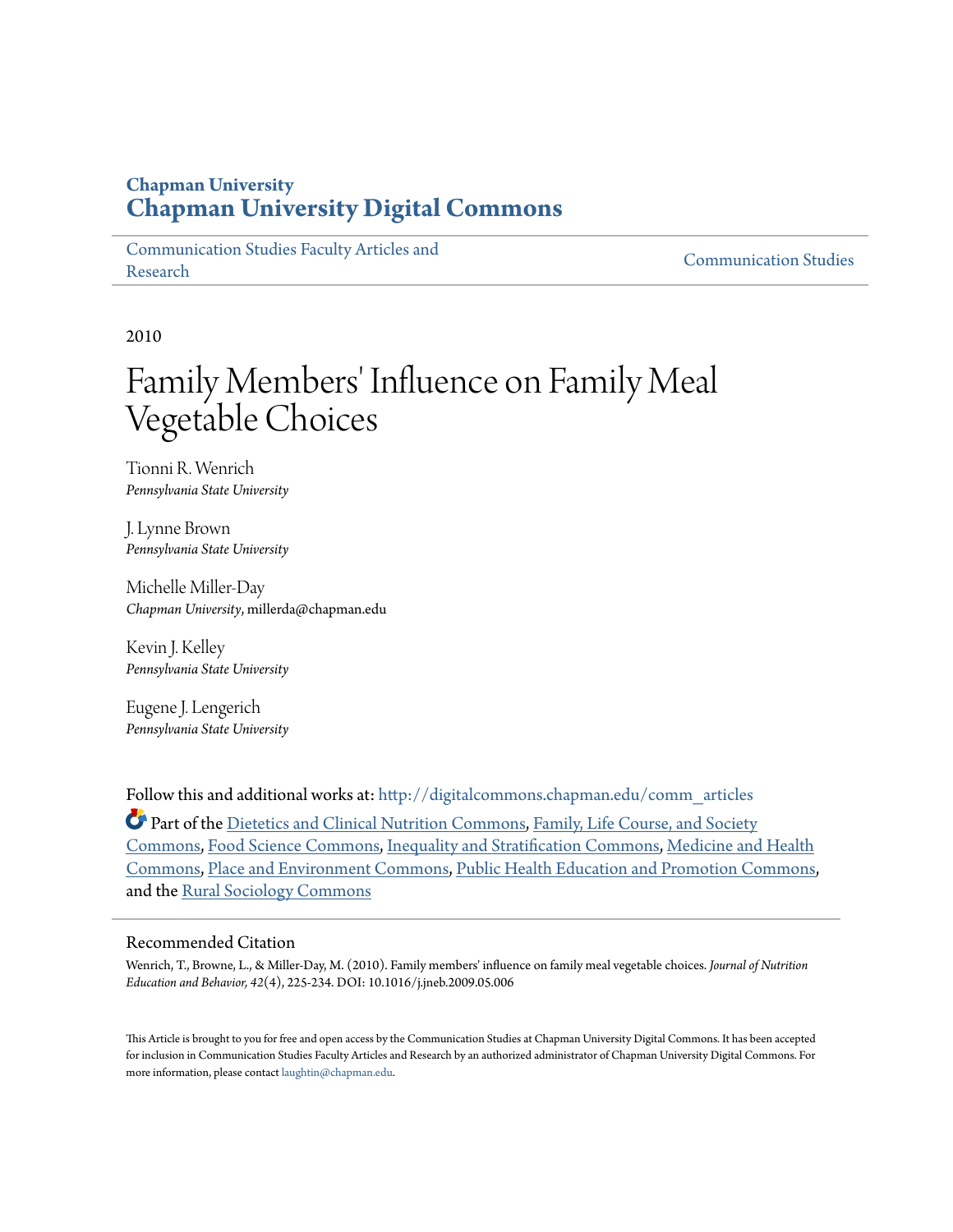## Family Members' Influence on Family Meal Vegetable Choices

#### **Comments**

NOTICE: this is the author's version of a work that was accepted for publication in *Journal of Nutrition Education and Behavior*. Changes resulting from the publishing process, such as peer review, editing, corrections, structural formatting, and other quality control mechanisms may not be reflected in this document. Changes may have been made to this work since it was submitted for publication. A definitive version was subsequently published in *Journal of Nutrition Education and Behavior*, volume 42, issue 4, in 2010. [DOI: 10.1016/j.jneb.2009.05.006](http://dx.doi.org/10.1016/j.jneb.2009.05.006)

The Creative Commons license below applies only to this version of the article.

## Creative Commons License<br> **@ 099**

This work is licensed under a [Creative Commons Attribution-Noncommercial-No Derivative Works 4.0](http://creativecommons.org/licenses/by-nc-nd/4.0/) [License.](http://creativecommons.org/licenses/by-nc-nd/4.0/)

**Copyright** Elsevier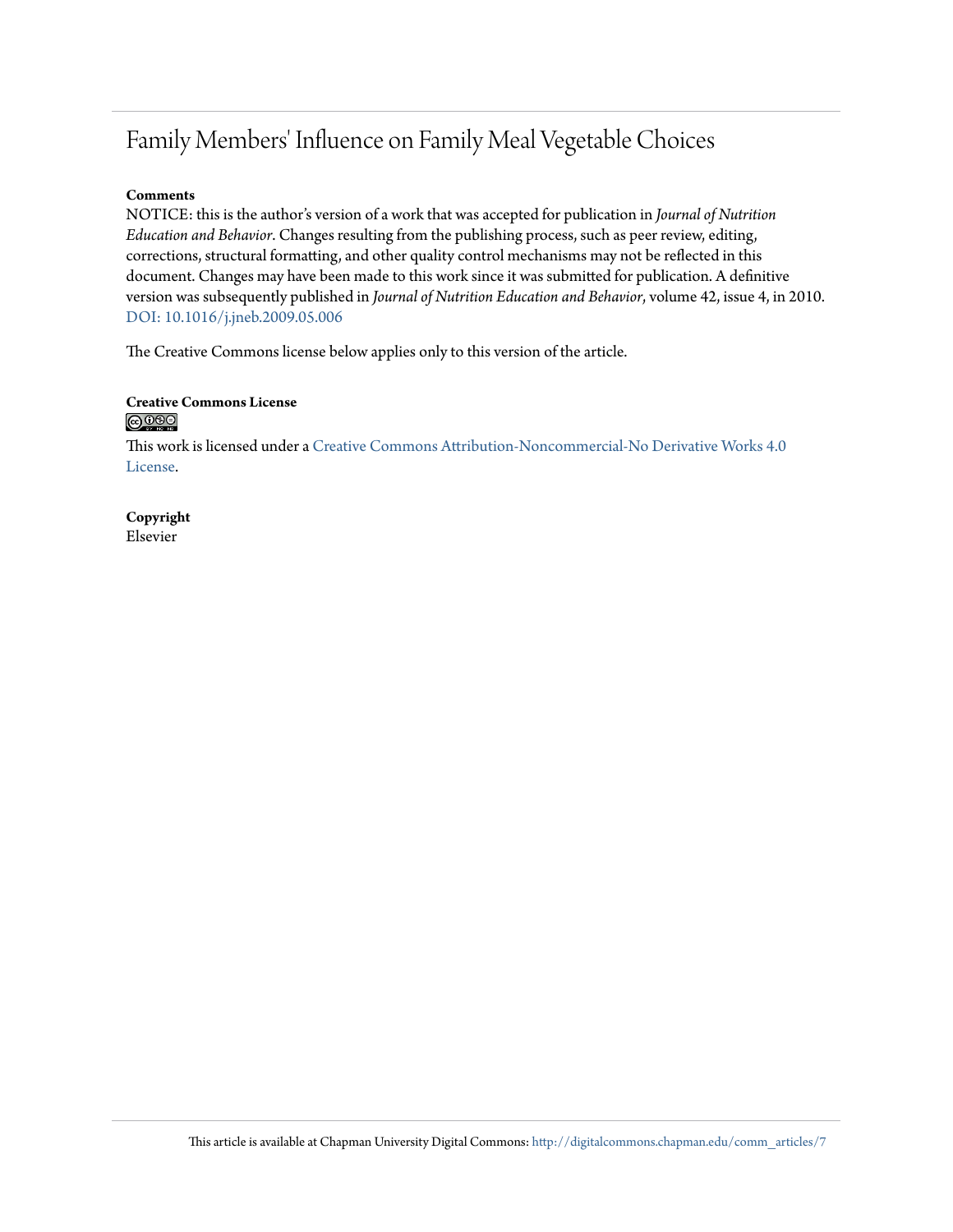

# NIH Public Access

**Author Manuscript**

*J Nutr Educ Behav*. Author manuscript; available in PMC 2011 July 1.

#### Published in final edited form as:

*J Nutr Educ Behav*. 2010 ; 42(4): 225–234. doi:10.1016/j.jneb.2009.05.006.

## **Family members' influence on family meal vegetable choices**

**Tionni R. Wenrich, MS**, Penn State University

**J. Lynne Brown, PhD, RD**, Penn State University

**Michelle Miller-Day, PhD**, Penn State University

**Kevin J. Kelley, PhD**, and Penn State University - Lehigh Valley

**Eugene J. Lengerich, VMD, MS** Penn State College of Medicine

### **Abstract**

**Objective—**Characterize the process of family vegetable selection (especially cruciferous, deep orange, and dark green leafy vegetables); demonstrate the usefulness of Exchange Theory (how family norms and past experiences interact with rewards and costs) for interpreting the data.

**Design—**Eight focus groups, two with each segment (men/women vegetable-likers/dislikers based on a screening form). Participants completed a vegetable intake form.

**Setting—**Rural Appalachian Pennsylvania.

**Participants—**61 low-income, married/cohabiting men (n=28) and women (n=33).

**Analysis—**Thematic analysis within Exchange Theory framework for qualitative data. Descriptive analysis, t-tests and chi-square tests for quantitative data.

**Results—**Exchange Theory proved useful for understanding that regardless of sex or vegetableliker/disliker status, meal preparers see more costs than rewards to serving vegetables. Past experience plus expectations of food preparer role and of deference to family member preferences supported a family norm of serving only vegetables acceptable to everyone. Emphasized vegetables are largely ignored due to unfamiliarity; family norms prevented experimentation and learning through exposure.

**Conclusions and Implications—**Interventions to increase vegetable consumption of this audience could 1) alter family norms about vegetables served, 2) change perceptions of past experiences, 3) reduce social and personal costs of serving vegetables and 4) increase tangible and social rewards of serving vegetables.

Corresponding Author: Tionni R. Wenrich, MS, Pennsylvania State University, 222 Food Science Building, University Park, PA 16802, Telephone: 814-863-4829, Fax: 814-863-6132, trk122@psu.edu.

**Publisher's Disclaimer:** This is a PDF file of an unedited manuscript that has been accepted for publication. As a service to our customers we are providing this early version of the manuscript. The manuscript will undergo copyediting, typesetting, and review of the resulting proof before it is published in its final citable form. Please note that during the production process errors may be discovered which could affect the content, and all legal disclaimers that apply to the journal pertain.

**Institutional Review Board that approved this study**: The Pennsylvania State University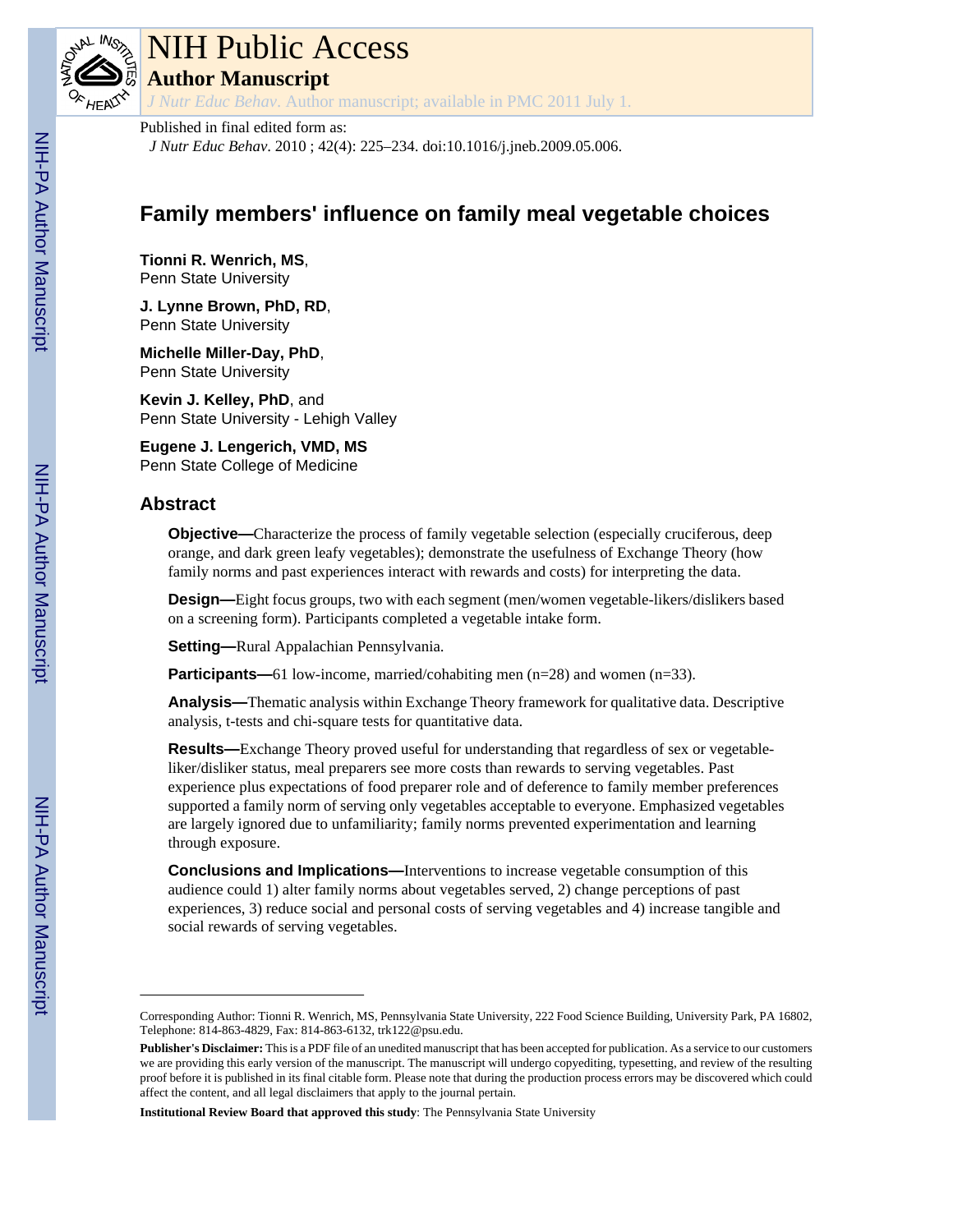#### **Keywords**

Family Meals; Vegetables; Exchange Theory; Food Preparer Role

#### **Introduction**

In the US, Appalachia covers a mountainous, largely rural region crossing thirteen states whose residents suffer higher rates of mortality from chronic disease than residents in other regions. (1) Reflecting the region's cultural background, traditional Appalachian food is "unpretentious, solid, and filling."(2) Meat and potatoes are a meal staple in this area, while vegetables appear less often in meals than they once did.(2) Central Pennsylvania, a part of Appalachia, is home to descendants of Irish, English, German and Eastern European settlers who favor this meal pattern.

The US Department of Agriculture recommends adults eat at least 7 to 10 (1/2 cup) servings of fruits and vegetables a day.(3,4) However, Americans consume fewer than the recommended servings (4,5) and the low-income consume even fewer fruits and vegetables.(5) Interventions to increase fruit and vegetable consumption have had limited success and often do not distinguish between intake of fruits and vegetables when reporting results.(e.g., 6,7) Studies that report intake separately often find fruit contributes the most to any increase while vegetable intake is virtually unchanged.(8,9) Other researchers have recommended that future nutrition interventions focus on increasing vegetable consumption,(9) particularly cruciferous, deep orange and dark green leafy vegetables (9,10) because their intake is consistently low,(4,11) and they contain micronutrients that offer protection against chronic diseases.(10)

Most people eat vegetables at the evening meal.(12) However, studies of European and urban US populations indicate both children's and husbands' food preferences often dictate what foods are served at family meals.(13-15) If the husband prefers few vegetables with meals, the wife may serve fewer vegetables rather than face his disapproval.(14) We have little understanding of other factors that affect family member vegetable preferences and patterns, especially for low-income, rural US food preparers. We needed to understand these factors in order to develop a community-based, family-centered nutrition program featuring vegetables for the low-income, rural populations served by the Northern Appalachia Cancer Network, of which Pennsylvania is a partner.(16)

We used Exchange Theory from the family studies literature to guide our research because it includes constructs relevant to the interaction between the food preparer and other family members on food choice decisions. Exchange Theory is based on the constructs of norms, rewards, costs, comparison level, and outcomes. A reward serves as positive reinforcement for a certain behavior, while a cost involves punishment or loss of rewards. Comparison level is the standard against which individuals assess the rewards and costs of an action, based on previous experiences, and social norms or rules that govern a situation.(17) An outcome reflects the balance of related costs, rewards, and comparison level. Exchange Theory is useful because it incorporates important factors identified in previous studies, such as personal persuasion (13-15,18) and family member expectations.(14) Although nutrition programs have used a simpler Exchange Theory for social marketing (19-21), family studies Exchange Theory has not been used extensively in nutrition-related research. Nutrition scientists are urged to examine theory from other fields to improve our ability to answer research questions.(22) Exchange Theory could illuminate outcomes of family interactions around food selection, something that is not well understood.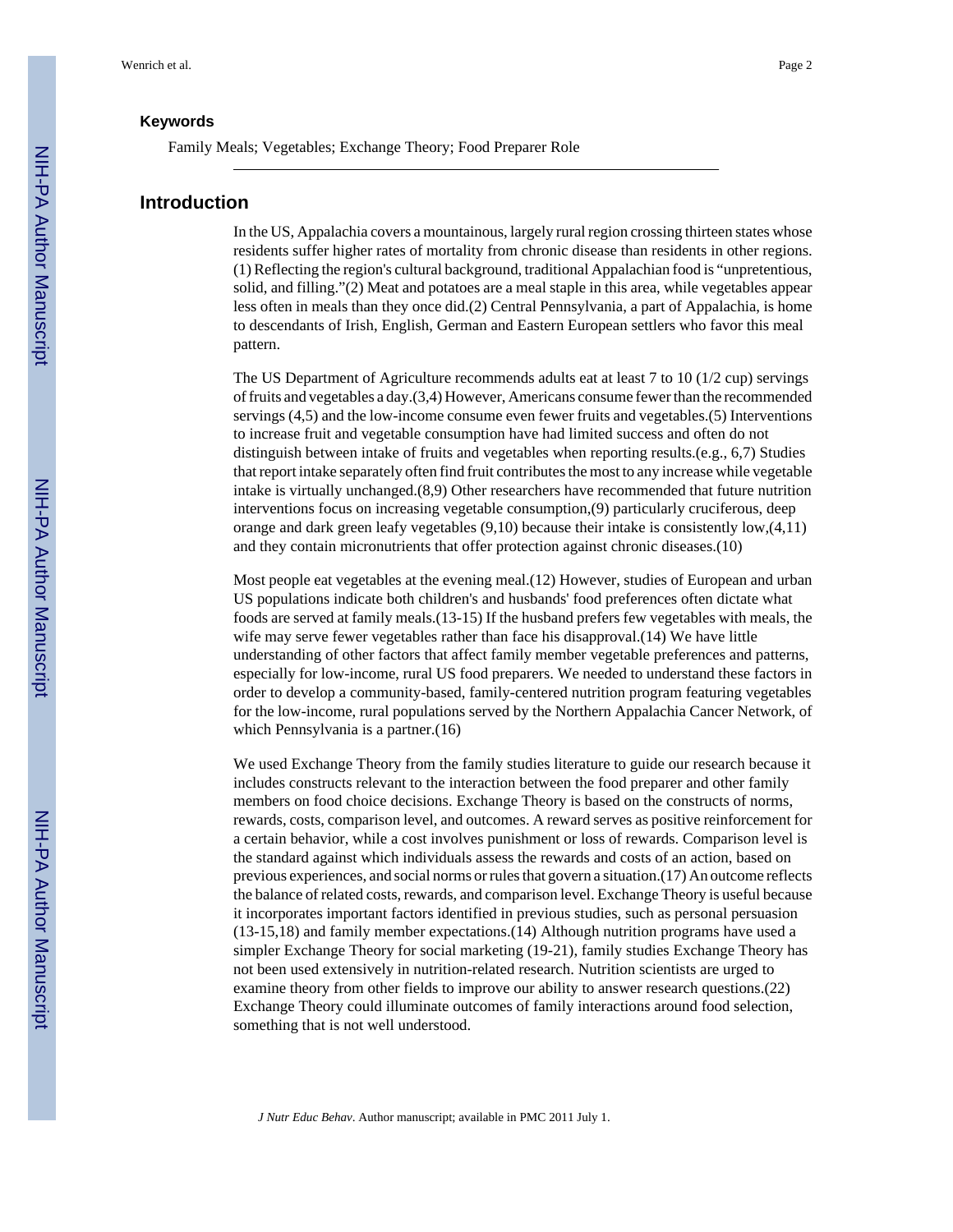We hypothesized that the interaction of family norms and past experiences with rewards and costs would influence the vegetables served at a family meal. Our objectives were to: 1) characterize the process of family vegetable selection among a rural, low-income Appalachian population of married or cohabiting men and women and 2) demonstrate the usefulness of Exchange Theory for interpreting the data. Our specific interest was consumption of cruciferous, deep orange, and dark green leafy vegetables. We also examined differences between vegetable-likers and dislikers, not examined previously in the literature, and between men and women, rather than just women (e.g., 13,23,24) to the exclusion of men.

#### **Methods**

The Penn State University Institutional Review Board approved this research with an expedited review.

#### **Participants**

Potential participants were identified through community-based venues that provide assistance to low-income audiences (County Assistance and CareerLink offices, food pantries, etc.) in two rural Appalachian counties in Central Pennsylvania, both defined as rural by The Center for Rural Pennsylvania. Volunteer eligibility was based on the following inclusion criteria, gathered by a screening form: 1) gross annual household income of ≤\$40,000, 2) married or cohabiting for at least one year, and 3) at least one partner age 40 years or older (an age when they may realize that diet affects their health). The screening form also included a list of 18 vegetables on which respondents indicated their degree of like/dislike on a 3-point scale: 15 vegetables from the cruciferous, deep orange and dark green leafy vegetable groups plus three 'popular' vegetables (corn, tomatoes, potatoes) that were included so vegetable-dislikers would not have to reject everything. Vegetable-likers were defined as those liking at least six out of the fifteen emphasized vegetables, while vegetable-dislikers became those liking five or fewer of these vegetables. The cutoff of six was based on an analysis of 60 initial screening forms that showed a distinct separation of vegetable-likers from dislikers. Focus groups were conducted separately with each of four segments - men/women and vegetable-likers/dislikers - to increase comfort sharing opinions and to examine differences between groups. Among those interested, 182 met the inclusion criteria. When time and location of each focus group was set, eligible persons living within a reasonable distance were invited to a focus group. When we had more recruits than needed for a particular group, we invited those recruited closest to the focus group date first because it was likely they were still interested and available. In all, 88 individuals agreed to participate and, of those, 61 attended (34% of those meeting inclusion criteria; 69% of those agreeing to participate).

#### **Instruments**

Participants filled out a demographic form and a 32-question vegetable intake form after securing written informed consent. The vegetable intake form was a validated NCI All-Day screener (25) that has been used among low-income participants,(26) which we revised. We replaced questions on the original screener about fruit, salad, beans and nonspecific vegetables with questions to assess intake during the previous month of our specific emphasized vegetable groups. We also added questions about a) number of family meals eaten together per week and how often our emphasized and other popular vegetables were served at family meals during the previous month, b) like/dislike of these vegetables and c) perceived cancer risk and the influence of vegetables thereon. To establish face validity and refine the instrument, questions underwent cognitive interview testing in December 2005 with six members of the target audience.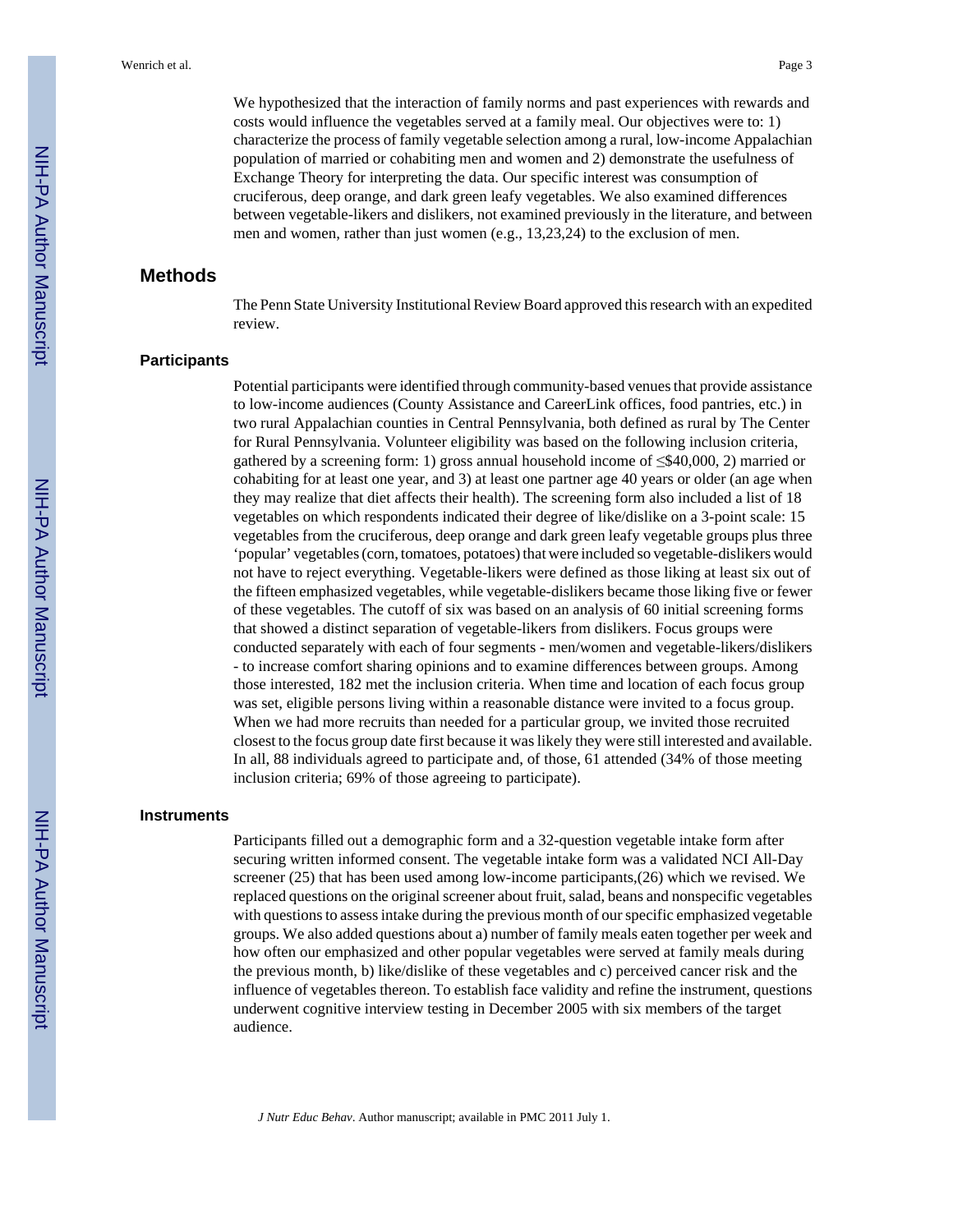#### **Focus Group Procedure**

Scripted questions (Table 1) came from analysis of individual interviews with eight members of the target audience in 2004 who discussed their use of vegetables, particularly those we emphasized.(27) The script was reviewed by psychology and communication faculty with focus group expertise. Eight focus groups (range=5 to 11 persons per group,) were conducted between January and July 2006, two with each segment: men/vegetable-likers (n=13); men/ vegetable-dislikers (n=15); women/vegetable-likers (n=18); women/vegetable-dislikers (n=15). The 1.5-2 hour sessions were audiotaped and afterward, each participant received \$20.

#### **Analyses**

**Quantitative Data—**Statistical analyses were conducted using SPSS (version 11.5 for windows, 2002, SPSS Inc, Chicago, IL). Descriptive statistics were calculated for demographic and vegetable-intake variables. Two-sided *t*-tests and chi-square tests were used to assess differences between groups for continuous variables and categorical variables, respectively. Cronbach's alpha assessed internal consistency of vegetable like/dislike scales. Statistical significance was set at *P*<0.05.

**Qualitative Data—**Focus groups were analyzed using principles outlined by Krueger.(28) Audiotapes were transcribed verbatim. One investigator reviewed the transcripts and developed a coding list of mutually exclusive categories that reflected the ideas emerging during responses to scripted questions that related to constructs of Exchange Theory (Figure 1). Each comment capturing a single idea pertinent to our objectives was considered a unique code. Codes were organized into sub-themes and two investigators independently coded the last two focus groups using the coding list. Inter-coder reliability was calculated on these two transcripts using Holsti's formula.( 29) Reliability ranged from 82 to 84 percent. After each transcript was checked, differences were discussed and reconciled. One investigator then applied the revised coding scheme of 77 coding categories, to all group transcripts. Both investigators reviewed the coded transcripts, then wrote overall thematic summaries for each segment. Sub-themes were organized into major themes and then assigned to the relevant Exchange Theory construct. Results are presented by construct with coded responses mentioned in at least two focus groups reported for each sub-theme. Relevant quotes are included. Based on the analysis, we added an additional construct, strategies to get to positive outcomes, to the model.

#### **Results**

#### **Participant Characteristics**

Most participants (79%) were married, and there were no significant differences in household composition or other characteristics between the groups (Table 2) or between liker/disliker subgroups (data not shown). As shown in Table 3, vegetable-likers had significantly higher mean liking scores for cruciferous, deep orange and dark green leafy vegetables, as well as tomatoes, compared to dislikers. Vegetable-likers' intakes of cruciferous and deep orange vegetables were also significantly greater than that of dislikers, as was the frequency of serving cruciferous, deep orange and dark green leafy vegetables at family meals. Liker/disliker groups did not differ in their perceived cancer risk. Vegetable-likers were significantly more likely than dislikers to agree that the vegetables they eat are likely to affect their risk of developing cancer. Participants averaged 4.6±2.3 family meals per week.

#### **Norms (Family Meal Status Now)**

Groups valued the traditional family meal and had similar definitions and food preparer expectations.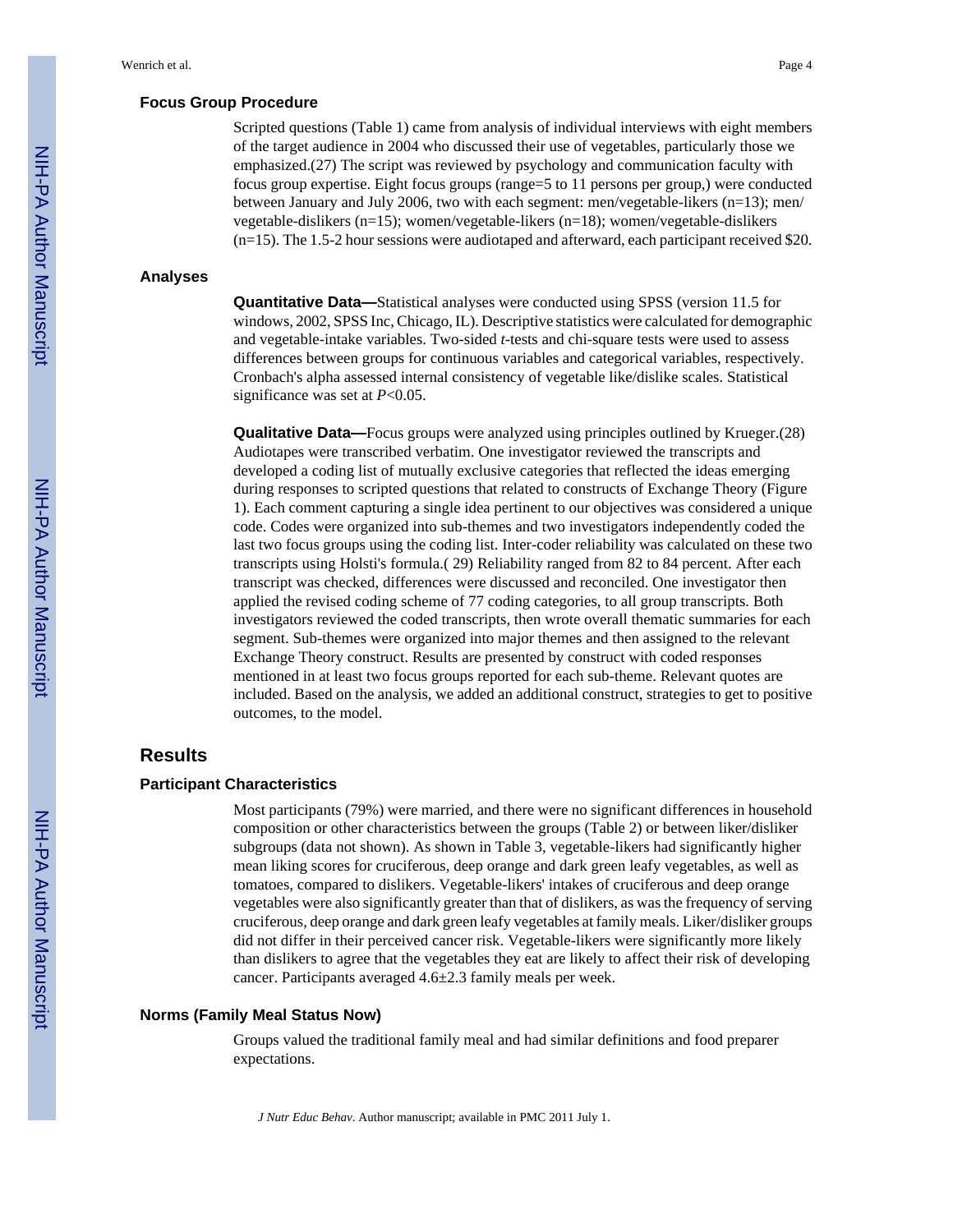**Definition and Ideal Meals—**Both men's and women's groups defined the family meal as those where everyone was present eating shared food and felt this was an important family activity: "We try to make it a point to gather at the evening meal so we can also discuss family problems or plusses" (fgml1Footnote). Family meals typically were evening events, but their location (living room versus dinner table), timing (set time or whenever ready) and frequency varied.

An ideal meal for most consisted of meat, potato/starch and sometimes a vegetable and/or dessert. For some, foods had to be filling and included items they raised in gardens: "Availability in the garden is a big thing" (fgwl2). Most men's groups expressed a preference for fresh venison and wild game: "I'm also a hunter and we don't buy anything in the meat line; we eat venison" (fgml1). Some women's groups indicated an ideal meal may include fruit and has to be foods everyone likes: "the family wanting the same thing, liking the same thing. Like if I say, 'What do you all want for dinner?' they'll say spaghetti. So I think that would be a good family meal" (fgwl1).

**Roles and Responsibilities—**The majority of the women and about half of the men were responsible for food preparation. Both men and women indicated the food preparer's responsibilities included making a variety of nutritious, well-balanced meals that family members like and can eat, timed to members' arrival home, and keeping work surfaces and foods clean (i.e. food safety). Pleasing everyone's food preferences was important: "…he taught me how to cook exactly the way he wants food, so it's perfect" (fgwd2). Women's groups emphasized being sensitive to everyone's likes and needs: "My mom's diabetic, high blood pressure and stuff like that; so you have to make sure what you're preparing isn't going to hurt the person" (fgwd1). However, women vegetable-dislikers indicated a limited food budget restricted their ability to please everyone's preferences: "My daughter wants pizza all the time. I'll say, 'Well, then you have to go out and earn money on your own if you want that kind of food'" (fgwd1).

#### **Rewards**

The social and practical rewards or positive reinforcements for serving meat and potatoes were much greater than for serving vegetables at family meals. Vegetable-liker/disliker status did not influence perceived rewards of *meat and potatoes*, but did influence rewards linked to *vegetables*.

**Meat and Potatoes—**All groups reported they and their families viewed meat as delicious, satisfying, and/or versatile. Although members of some families questioned meat-centered diets, all groups felt meat was the meal centerpiece: "Usually an American meal, you center it around meat." (fgwd2). Women's groups noted that meat was a good source of protein. All groups reported they and their families loved potatoes (a social reward), which were described as healthful (high in potassium), especially with skins on, and filling. Their most appreciated attribute was versatility. Both men and women described numerous ways, both traditional and unique, of fixing and serving potatoes: "make potato cakes with leftover mashed potatoes" (fgmd2).

**Vegetables—**In contrast, most rewards of vegetables expressed were personal benefits. Vegetable-likers personally felt that a major reward of consumption was their health benefits: "give you your vitamins" (fgwl1), "aren't fattening" (fgwl1), and "can bring your blood pressure down" (fgml2). Men vegetable-likers commented on the various flavors of vegetables:

FOOTNOTE: Indicates quoted focus group: fg=focus group; m/w=men/women; l/d=vegetable-liker/disliker; 1/2=first/second focus group within segment (i.e., fgml1 is the first focus group with men vegetable-likers).

*J Nutr Educ Behav*. Author manuscript; available in PMC 2011 July 1.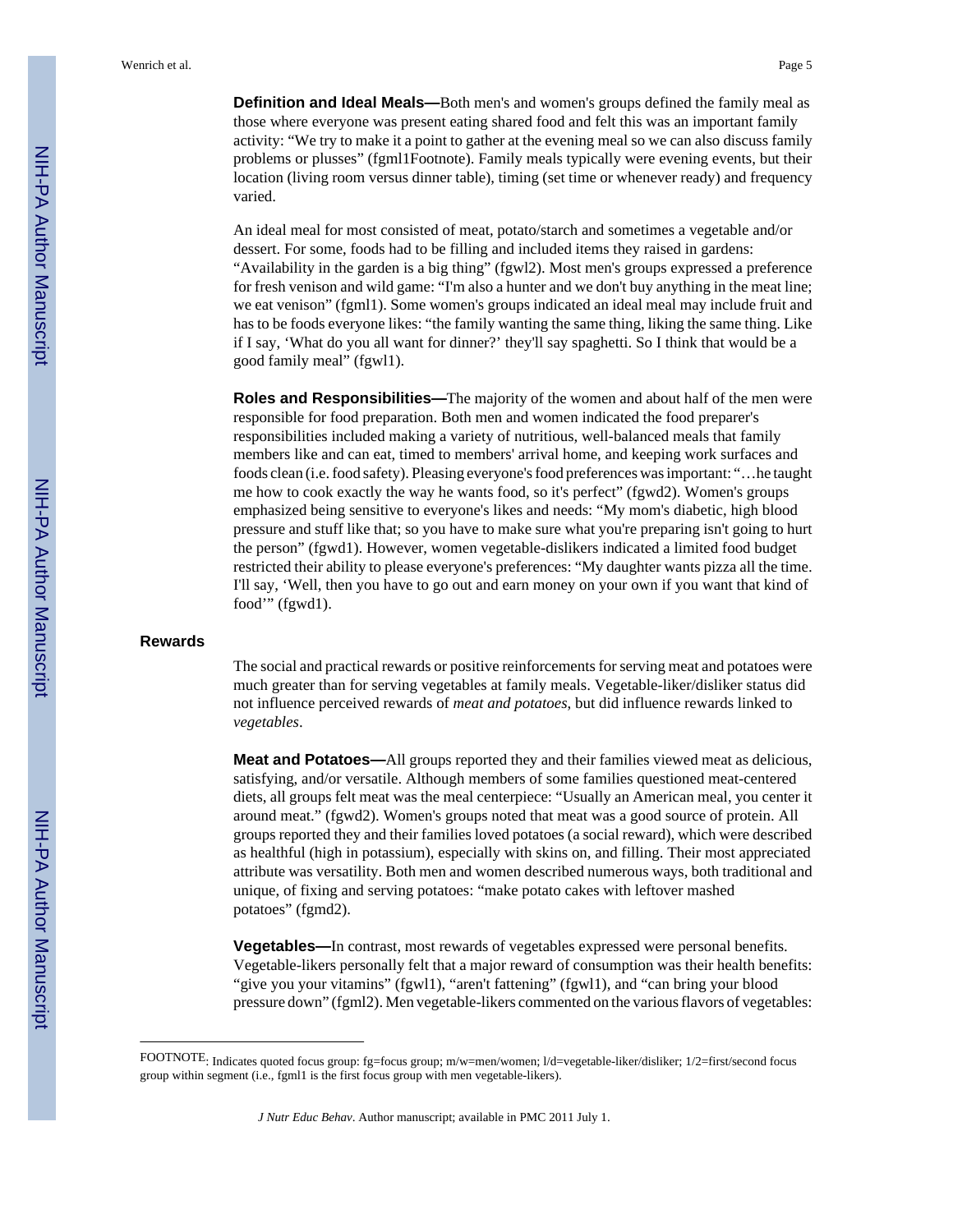"You don't get the same taste from a cabbage as you do a cauliflower or celery" (fgml2). The forms available (fresh, frozen, canned) were another plus to both vegetable-likers and dislikers. Regardless if vegetable-liker or disliker, the most rewarding vegetables to serve were corn, peas and carrots, based on universal taste appeal and lack of negative family member comments. In six focus groups, sweetness was a key reason for liking these vegetables: "Corn because it's sweet. It's got a sweet taste to it" (fgmd2). Men stressed how vegetables became more acceptable if baked or cooked with meat so they absorb the meat flavor: "I never could eat [cooked carrots] and I don't know why. Now, if you put it in a roast...I'll eat it that way... it has the beef flavor going through it" (fgml1).

#### **Costs**

Serving meat and potatoes resulted in fewer social and practical costs than serving vegetables at family meals. Vegetable-liker/disliker status affected only perceptions of tangible costs of vegetables.

**Meat and Potatoes—**Some women's groups felt beef was expensive while some men's groups reported limiting meat due to prostate problems. In a men's and a women's group, some reported children were picky about choice of meat: "the only meat [my daughter] likes is chicken nuggets" (fgmd2). All women's groups and one men's recognized potatoes as starchy and potentially fattening and some women's group participants were eating fewer potatoes now: "I don't eat them all the time like I used to" (fgwd1). Vegetable-likers and dislikers did not differ in terms of *perceived* costs associated with meat and potatoes.

**Vegetables—**Some costs associated with vegetables were tangible and more often raised by vegetable likers. Men's groups indicated that fresh vegetables were not always available while both groups noted that cheaper canned varieties could contain a lot of undesirable sodium. Members of all groups were unfamiliar with our emphasized vegetables when shown a list. They did not know how to prepare them so they tasted good. Also, some lived on tight budgets and "this stuff costs money and you don't want it to go to waste" (fgwd1). Lack of flexibility produces a routine: "you get in a rut with the same old vegetables - peas, carrots, beets and stuff" (fgml1). For both vegetable-dislikers and likers, other costs were personal aversion based on taste (especially bitter flavors), smell (Brussels sprouts, spinach, mushrooms), texture (slimy or oozy okra, mushrooms or spinach; soft carrots) and appearance. A vegetable-disliker said, "[Some vegetables] taste yucky, some taste dull, and some don't have no taste at all" (fgwd2). Sometimes it just looked bad: "mushrooms to me look like dirt" (fgwd1). The social costs of ignoring key family member preferences prevented the food preparer from offering new vegetables at family meals. Regardless of vegetable-liker/disliker status, the influence of the husband and children was apparent: "I usually pick corn because that's about the only vegetable they eat." (fgwd1) Dislikers could block family access when they were either the preparer: "if I don't like it, I know they're not gonna like it because they're like me" (fgwd1) or partner: "I just tell her, 'You know what I like; do it'" (fgmd1).

#### **Comparison Level**

Past experience influenced choice of vegetables served at family meals and willingness to introduce new vegetables. Vegetable-liker status affected willingness to try new vegetables.

**Vegetables Acceptable at Meals Now—**Both men's and women's groups indicated family members disliked so many vegetables that only certain vegetables (corn, peas, carrots, string beans, and to some extent, broccoli and cauliflower) fixed specific ways were acceptable. Corn was the only universally acceptable vegetable. Women vegetable-likers listed a few more acceptable vegetables than dislikers. A few women vegetable-dislikers sometimes offered personally disliked vegetables at family meals: "[My daughter] wants to eat Brussels sprouts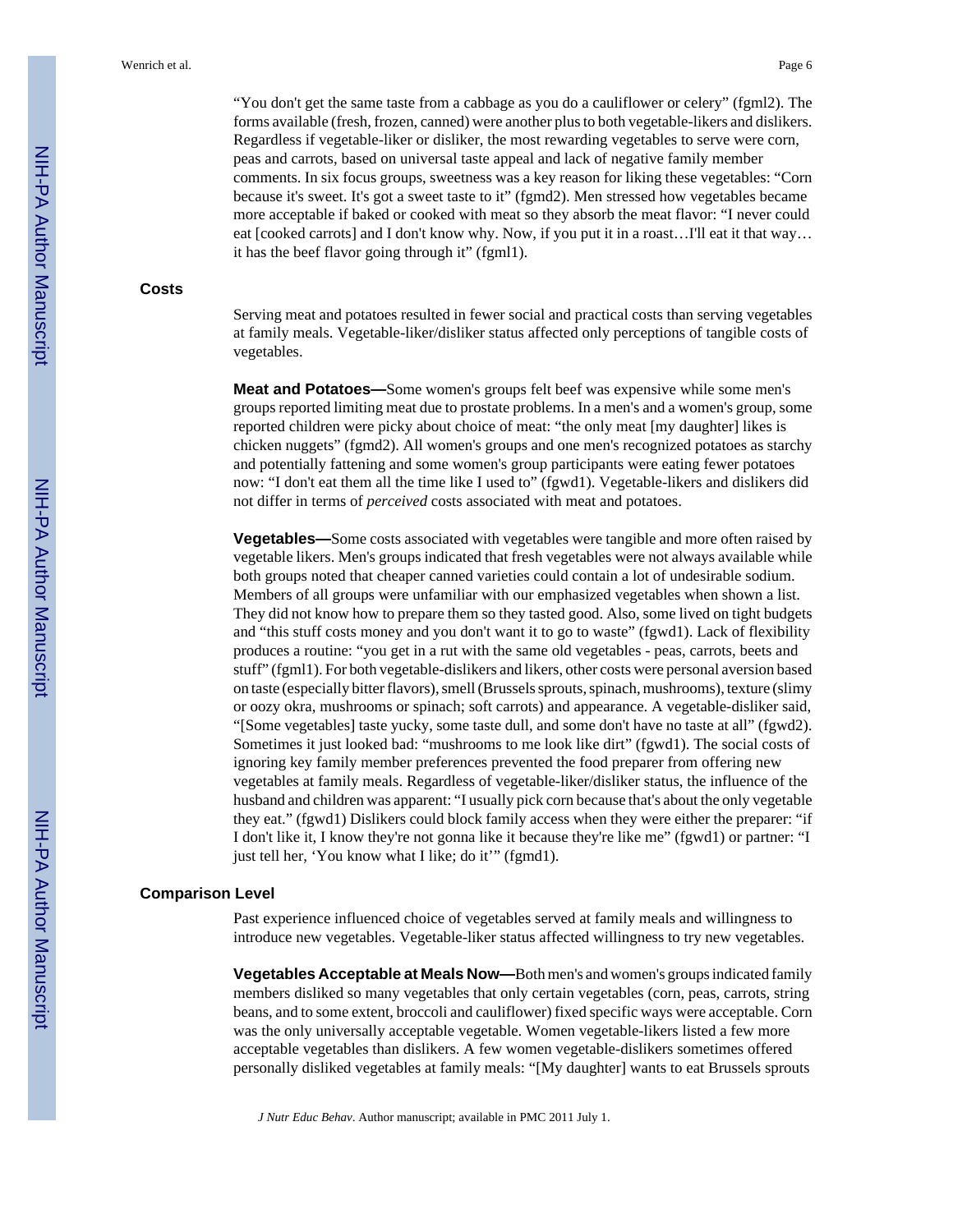and she wants to eat this and that…so it's kind of like I force myself [to make vegetables]" (fgwd2). Most said there were no disagreements about vegetables at meals. Either choices avoid arguments: "if nobody likes it, I don't get it" (fgwd1), resistance is entrenched: "I have finally gotten him to the point where he will silently pick the vegetables out and push them off to the side" (fgwl2), or choices please the most powerful: "I ask her what she wants and that's what she gets" (fgmd1).

**Reactions to New Vegetables—**Participants in all groups indicated that some family members might try a new vegetable while others would not. One's willingness to try a new vegetable depended on their individual pickiness: "If it ain't creamed corn, it ain't whole kernel corn, or if it ain't on a cob, they're not doing it" (fgmd2), how the vegetable was prepared, how it looked: "[Canned kale] looks like something I would feed my dog" (fgwd2), and how unfamiliar it was to them. Generally, compared to vegetable-likers, vegetable-dislikers were less willing personally to try new vegetables. A man vegetable-disliker said "You'd be thrown out…If any one of them [emphasized vegetables] show up, this is my hand [sweeps hand across the table]" (fgmd1). In contrast, vegetable-likers were more positive: "My wife would ask what [the canned greens] were, but I would just tell her, 'Hey, let's try these tonight and see if we like it" (fgml1).

Few participants reported having family rules about trying new foods. Some vegetabledislikers would not pressure children to try anything 'new' based on their own negative childhood experiences. Despite being low-income, only some women indicated that family members had to eat what was served or "eat nothing else the rest of the night" (fgwd1). Discussion indicated these participants did not connect rules about trying foods to learning to like a variety of foods, perhaps because new foods were avoided.

#### **Outcomes**

Current vegetable choices for shared meals (outcomes) appeared to reflect the balance of costs, rewards, family norms and past experience.

**Meal Patterns—**The choice of foods, and vegetables particularly, for family meals was habitually based on an established pattern of dishes that family members liked and would eat: "After 28 years of marriage, she knows what I will eat and what I won't eat" (fgmd1). Both men's and women's groups indicated choices reflected what the husband or children liked rather than the wife's preferences: "a lot of vegetables I like he doesn't, so we don't have them" (fgwd1) and "I'm just glad my kids like a white, a green and an orange vegetable" (fgwl1). Sometimes two different dishes or meals were made to please conflicting tastes or vegetables might be omitted entirely. Both men and women reported always pairing certain vegetables with certain meats (i.e., green beans with ham). Availability (in season or on sale) also affected vegetable choices. Participants in both men's and women's groups would make vegetables for themselves that no one else ate: "she don't like stewed tomatoes…So I'll heat up a can of it, and then I just keep it to the side and I'll just put it on my plate" (fgml2). Both men and women vegetabledislikers indicated a family member's absence from a meal allowed a food that person disliked to be served.

**Freedom to Change Menus—**Both men's and women's groups claimed that the food preparer had freedom to change family meal menus. But, based on the examples given, it was evident this was typically done from within what they knew everyone liked. They could change the menu to accommodate a missing ingredient or to make something quicker than what was planned, but choices were familiar and approved dishes. Others in both groups acknowledged that 'real change' was not contemplated or allowed because the food preparer had to make what family members wanted: "I couldn't go and make new dishes. I mean, I may make it one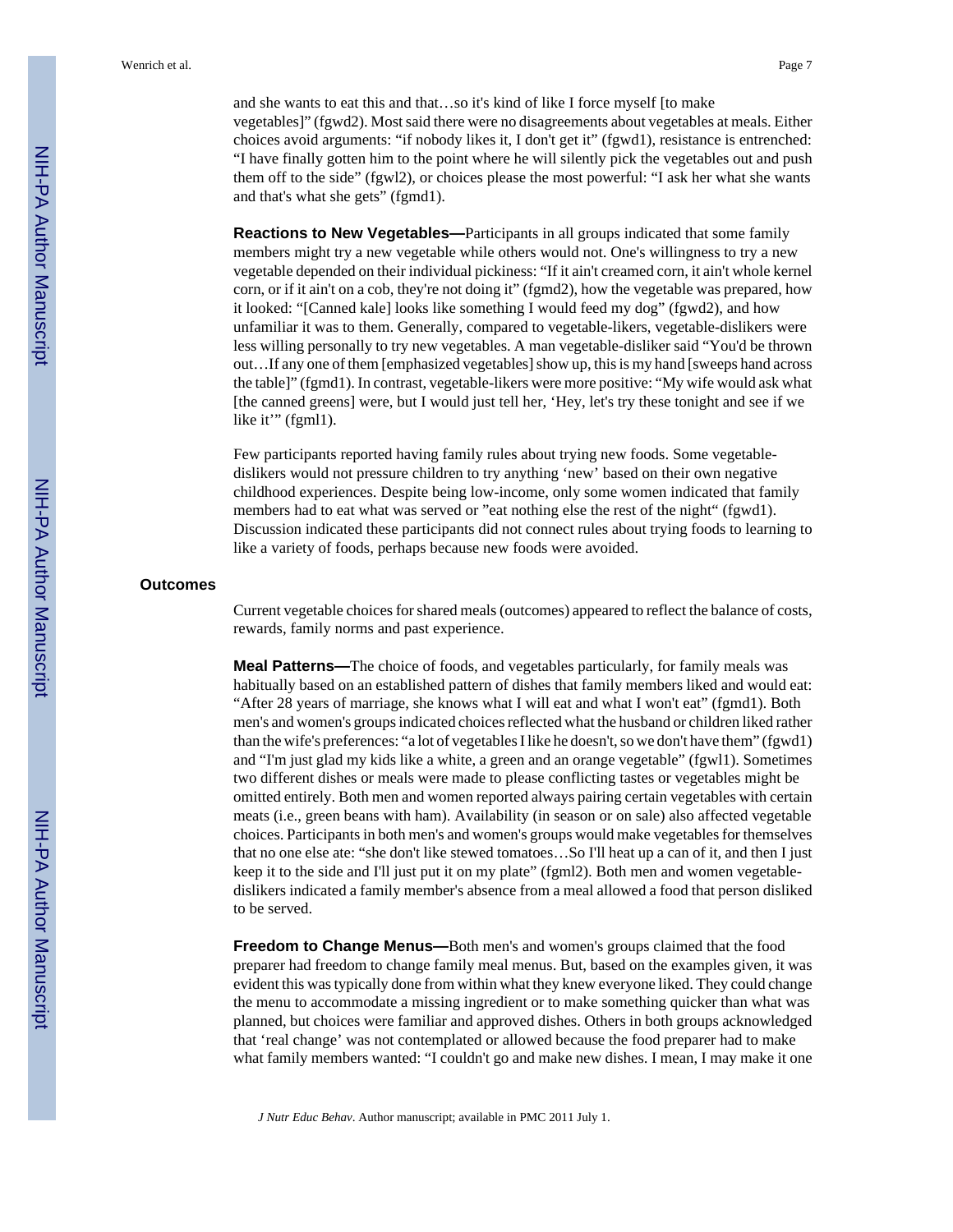time and he would say, 'Don't make it again. I ate it this time. Don't expect me to eat it again.'… he's more of a meat and potato type person" (fgwl1). "She doesn't try. She's concerned about my health, but she knows she can't force me to eat anything" (fgmd1).

#### **Strategies**

Participants were asked how new vegetables could be introduced at their family meals.

**Methods Used to Introduce New Vegetables—**Participants in all groups suggested altering the flavor by adding butter, cheese, ketchup, onions, spices or meat and camouflaging the vegetable in stews, soups, or casseroles. All groups felt tasting a vegetable at a store, restaurant or social event could inspire offering it at a family meal. Taste approval reduced the likelihood it would be wasted if prepared.

#### **Discussion**

Our data analysis indicated that Exchange Theory could be a useful framework for future research examining food choices for family meals. In this study, food preparers felt serving most vegetables produced few rewards and high costs and evoked negative feelings, based on comparisons to family norms and past experiences. The outcome was that vegetable variety served was limited to only those liked by everyone and serving easy to identify new vegetables was avoided. Liker/disliker status did not affect perceptions of rules used to select vegetables for these shared meals. If the food preparer or any other member of the family disliked a vegetable it generally was not served.

Rewards our participants associated with foods served were indirect such as 'meeting expectations' (fixing foods everyone liked, serving on time, conformity to expected meal pattern, filling them up, complementing meat), positive family member reactions (eating what is served, occasional requests for certain dishes, eating at least a small variety of vegetables), and especially lack of conflict (no fights over tasting or finishing item, no negative comments). Serving potatoes garnered these rewards plus the personal reward of convenience (great familiarity, versatility, and adaptability to the situation). Sweet vegetables were most acceptable and rewarding to serve, as also found in Scottish families.(30) Consumers prefer sweeter over bitter vegetables, and vegetable sweetness positively predicts intake.(31) At family meals, rewards of serving meat and potatoes generally outweighed rewards of serving vegetables, in agreement with findings that meat is the center of a proper meal (32) and vegetables are 'second best.'(30) Low-income women have reported spending over one-third of their food stamp allotment on meat, which they viewed as essential for dinner and a symbol of success and status.(18)

More costs were associated with serving a greater variety of vegetables compared to meat and potatoes. Costs were tangible (money lost on rejected vegetables, lack of availability or greater expense for some forms, time required to learn new preparation methods and recipes, efforts needed to try new unfamiliar vegetables and introduce flexibility into meal choices), personal (overcoming personal aversions, not fulfilling role expectations) and social (family member objections, disagreements, rejection). Too few large supermarkets can limit availability of inexpensive vegetables in rural, low-income Appalachia.(33) Unfortunately, individuals consume fewer vegetables when they appear too costly.(34) Others have reported some but not all of these costs as barriers to fruit and vegetable consumption among low-income audiences.(23,24) But our focus on unfamiliar, protective savory vegetables illuminated the role of and extent of personal aversions and social costs of changing vegetable choices.

Acceptable family vegetable choices evolved over time based on reactions to those presented. This past history, the overwhelming preference for sweet vegetables and the intra family norm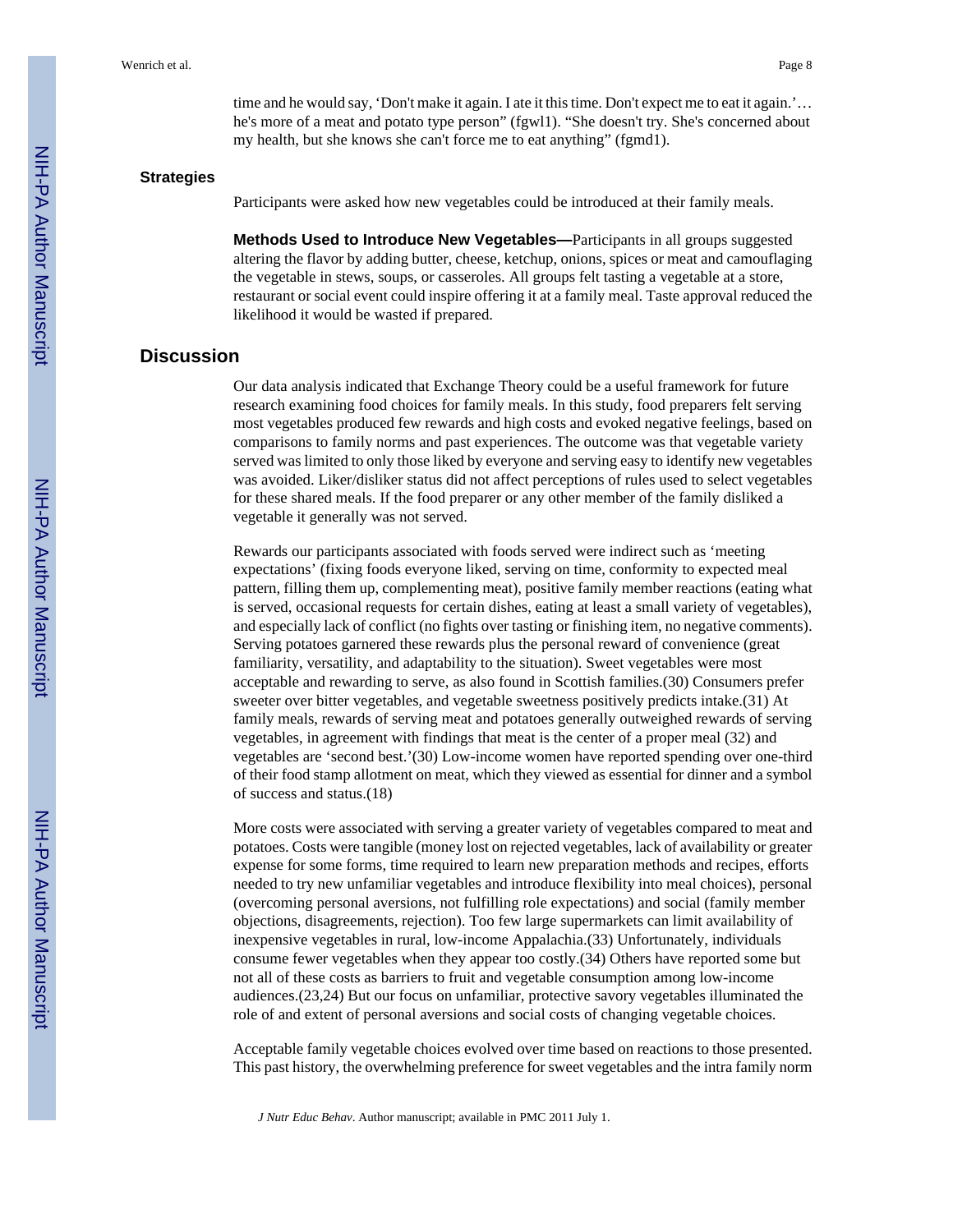of only serving what everyone liked produced a restricted subset of acceptable vegetables and limited the ability to introduce new ones as found for Scottish families.(30) In addition, the norm of favoring husbands' and children's preferences, also noted in other studies,(13-15) reduced the power of female food preparers, who might favor more adventurous vegetable choices, to institute change. These factors (past history and family norms), combined with parents' allowing children to refuse any food and general absence of rules about trying new foods, would make incorporation of new vegetables, especially those we emphasized (cruciferous, deep orange, dark green leafy), into family meals difficult. Having family rules for tasting and eating vegetables positively correlates with children's consumption.(35) Our participants' intake of our emphasized vegetables was low, as reported for Americans in general,(4,11) probably due to both the savory flavor and their general unfamiliarity. Our participants highlighted the low acceptability of most vegetables by focusing on disguising or hiding these if served. Other low-income women have also suggested sauces, dips and seasonings to "doctor up" vegetables for families.(23)

We found the pairing of meat (including wild game) and potatoes with a conventional group of vegetables that includes corn, peas, carrots and green beans (2,36) remains the traditional Appalachian meal pattern in the two counties of interest. Both hunting and vegetable gardening can contribute to dinner menus. Growing cruciferous, deep orange and dark leafy green vegetables in gardens overcomes availability and cost issues and encourages more vegetable experimentation, especially among children. This approach might be ideally suited to this audience, where gardening is still fairly common.(2)

This study has limitations. The focus group setting could have inhibited opposing views or encouraged socially desirable responses, although sample stratification should have minimized this. Other limitations include self-report measures, a relatively low participation rate, and use of a small convenience sample from a specific geographic location that limit generalizability to all of Appalachia. Our results should be applied cautiously. Despite these limitations, this study had substantial strengths. It was theory-driven, methodologically strong and our stratification by sex and vegetable liking status provided new perspectives. It tapped lowincome, rural Appalachian resident opinions and provided rich descriptive data.

#### **Implications For Research and Practice**

Nutrition interventions have attempted to reduce the high tangible costs of serving new vegetables by increasing access through farmers markets, food preparation skills and providing recipes and have had limited impact on vegetable intake.(7,8,37,38) But the influence of past experience and family norms has received little attention. Past experience plus food preparer expectations and deference to male or children's preferences supports a family norm of serving only vegetables liked by all family members. Lack of rules about and interest in trying new foods reinforce the limited vegetable variety served. Our emphasized vegetables were largely ignored due to their unfamiliarity and family norms that prevented experimentation and learning through exposure. Based on our findings, interventions to increase vegetable consumption of this target audience could consider:

**•** Altering *family norms* about vegetables served by enlisting representative food preparers who have successfully used rules about introducing and tasting new foods to help target families implement such rules; encouraging families to form teams (i.e. parent and child) that support regularly trying a new vegetable and continued serving of a vegetable liked by the team even if all family members do not like it; having families discuss their expectations of the food preparer, whether these are reasonable and what might be changed; and encouraging open family discussion about serving vegetables not liked by one family member on occasions when they are not present and working up to serving these when they are present with an alternative they like.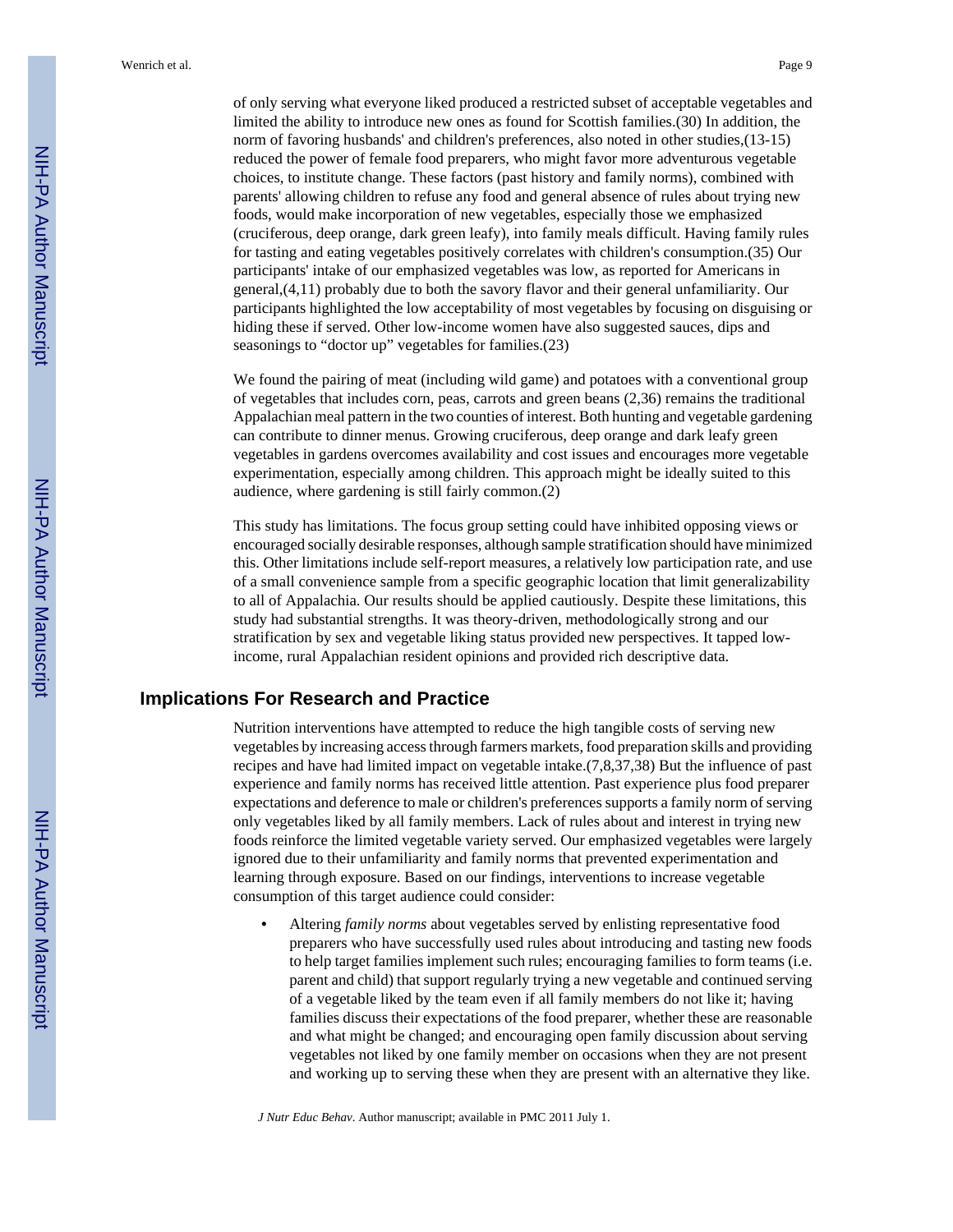- **•** Changing perceptions of *past experiences* by having families discuss positive experiences with new foods in the past; providing recipes that 'hide' new mild protective vegetables like kale or cauliflower with encouragement to serve these with no identification and, after eating it several times, discuss the content; and enlisting grandparent help with incorporating new vegetables into cross generation family meals.
- **•** Reducing the *social and personal costs* of serving vegetables by helping families negotiate a rule for introducing new foods like vegetables, which might require everyone present to at least taste one or two bites of the new food; providing 'test recipes' that make perhaps two servings for a side dish and encourage repeat serving once or twice a month of those that at least two family members like; and developing short introduction sessions where an unfamiliar vegetable is served raw and cooked in small amounts so family members can examine the taste, texture and smell and training food preparers to do this once a quarter.
- **•** Increasing the *tangible and social rewards* of serving vegetables by providing seeds and instructions for growing and using the emphasized vegetables in home gardens; helping the target audience identify recipes for these vegetables that complement meat main dishes (including venison and game) and match menu patterns; and offering one dish recipes that combine these vegetables with potatoes and or meat.

#### **Supplementary Material**

Refer to Web version on PubMed Central for supplementary material.

#### **Acknowledgments**

This research was supported by a Children Youth and Families Seed Grant (5/05-6/30/06), a Penn State Outreach grant (2/06-1/31/07), and the National Cancer Institute (U01 CA114622: The Appalachia Community Cancer Network: May 1, 2005-April 30, 2010). Data from this article were taken from the first author's dissertation.

**Sources of funding for this study**: This research was supported by a Children Youth and Families Seed Grant (5/05-6/30/06), a Penn State Outreach grant (2/06-1/31/07), and the National Cancer Institute (U01 CA114622: The Appalachia Community Cancer Network: May 1, 2005-April 30, 2010).

#### **References**

- 1. Halverson, J.; Ma, L.; Harner, EJ. An analysis of disparities in health status and access to care in the Appalachian region. Washington (DC): Appalachian Regional Commission. 2004 [December 18, 2006]. Available at [http://www.arc.gov/index.do?nodeId=2467&print=yes\\*](http://www.arc.gov/index.do?nodeId=2467&print=yes*)
- 2. Flasher, WC. Cultural diversity: Eating in America, Appalachian. Ohio State University Extension Fact Sheet, HYG-5252-95-R10. [November 14, 2008]. Available at: <http://ohioline.osu.edu/hyg-fact/5000/pdf/5252.pdf>
- 3. US Department of Agriculture. MyPyramid. [December 3, 2008]. Available at: <http://www.MyPyramid.gov>
- 4. Guenther PM, Dodd KW, Reedy J, Krebs-Smith SM. Most Americans eat much less than the recommended amounts of fruits and vegetables. J Am Diet Assoc 2006;106:1371–1379. [PubMed: 16963342]
- 5. Casagrande SS, Wang Y, Anderson C, Gary TL. Have Americans increased their fruit and vegetable intake? The trends between 1988 and 2002. Am J Prev Med 2007;32(4):257–263. [PubMed: 17383556]
- 6. Anderson JV, Bybee DI, Brown R, et al. 5 a day fruit and vegetable intervention improves consumption in a low income population. J Am Diet Assoc 2001;101:195–202. [PubMed: 11271692]
- 7. Havas S, Anliker J, Greenberg D, et al. Final results of the Maryland WIC food for life program. Prev Med 2003;37:406–416. [PubMed: 14572425]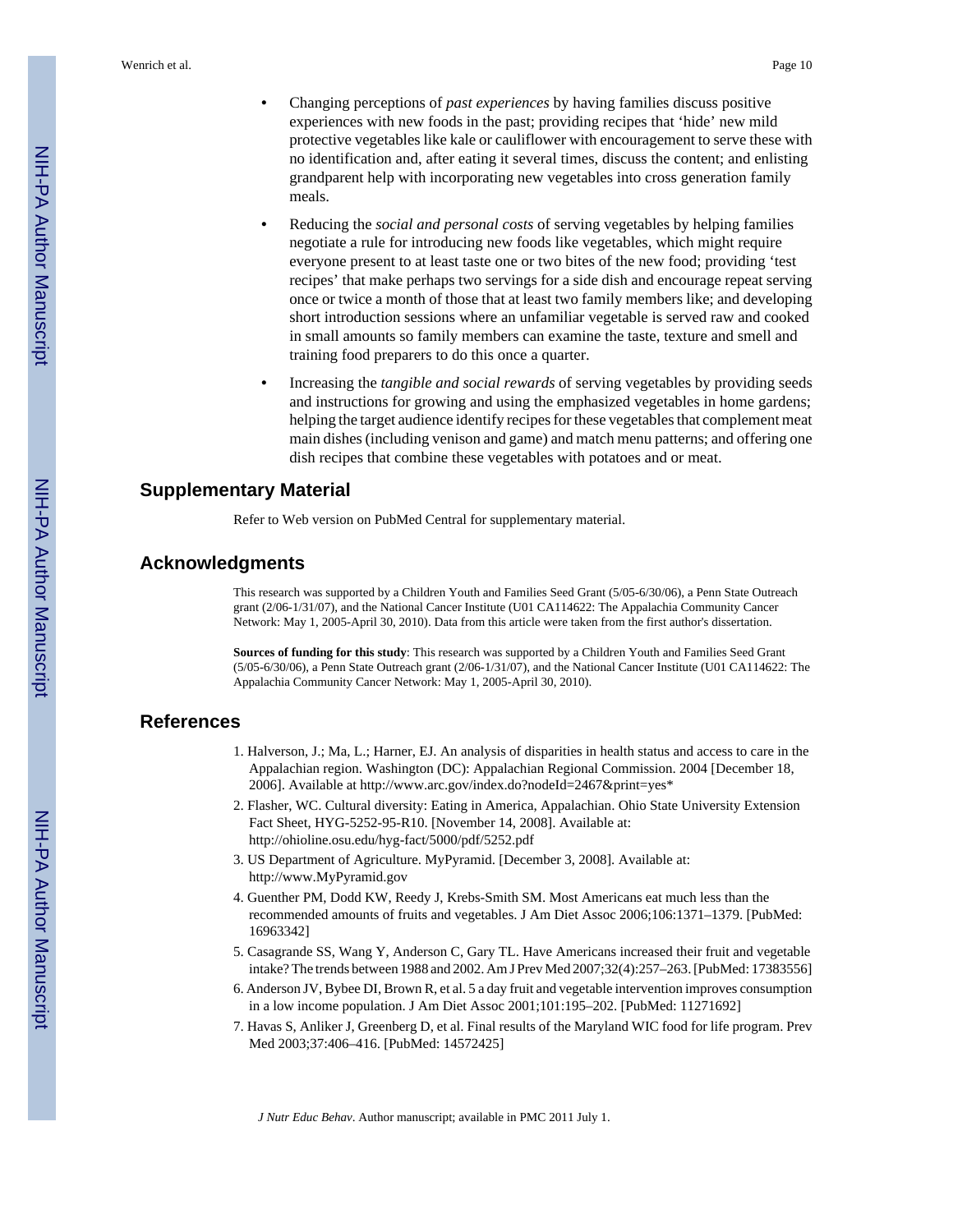Wenrich et al. Page 11

- 8. Devine CM, Farrell TJ, Hartman R. Sisters in Health: experiential program emphasizing social interaction increases fruit and vegetable intake among low-income adults. J Nutr Educ Behav 2005;37 (5):265–270. [PubMed: 16053816]
- 9. Stables GJ, Subar AF, Patterson BH, et al. Changes in vegetable and fruit consumption and awareness among US adults: results of the 1991 and 1997 5 A Day for Better Health Program surveys. J Am Diet Assoc 2002;102(6):809–817. [PubMed: 12067046]
- 10. Van Duyn MA, Pivonka E. Overview of the health benefits of fruit and vegetable consumption for the dietetics professional: selected literature. J Am Diet Assoc 2000;100(12):1511–1521. [PubMed: 11138444]
- 11. Johnston CS, Taylor CA, Hampl JS. More Americans are eating '5 a day' but intakes of dark green and cruciferous vegetables remain low. J Nutr 2000;130:3063–3067. [PubMed: 11110870]
- 12. Satia JA, Kristal AR, Patterson RE, Neuhouser ML, Trudeau E. Psychosocial factors and dietary habits associated with vegetable consumption. Nutr 2000;18:247–254.
- 13. Kerr M, Charles N. Servers and providers: the distribution of food within the family. Soc Rev 1986;34:115–157.
- 14. Brown JL, Miller D. Couples' gender role preferences and management of family food preferences. J Nutr Educ Behav 2002;34:215–223. [PubMed: 12217265]
- 15. Stratton P, Bromley K. Families' accounts of the causal processes in food choice. Appetite 1999;33:89–108. [PubMed: 10447982]
- 16. Kluhsman, BC.; Bencivenga, M.; Ward, AJ.; Lehman, E.; Lengerich, EJ. Initiatives of eleven rural Appalachian cancer coalitions in Pennsylvania and New York. Prev Chronic Dis. 2006 [May 16, 2008]. serial onlineAvailable at:<http://www.cdc.gov/pcd>
- 17. Sabatelli, RM.; Shehan, CL. Exchange and Resource Theories. In: Boss, PG.; Doherty, WJ.; LaRossa, R.; Schumm, WR.; Steinmetz, SK., editors. Sourcebook of Family Theories and Methods: A Contextual Approach. New York, NY: Plenum Press; 1993. p. 385-411.
- 18. Bradbard, S.; Michaels, EF.; Fleming, K.; Campbell, M. Understanding the food choices of lowincome families: Summary of findings. Alexandria, VA: U.S.D.A Food and Consumer Service; 1997.
- 19. Amella EJ. Factors influencing the proportion of food consumed by nursing home residents with dementia. J Am Geriatr Soc 1999;47(7):879–885. [PubMed: 10404936]
- 20. Snow, G.; Benedict, J. Using social marketing to plan a nutrition education program targeting teens. J Ext. 2003 [April 17, 2008]. serial onlineAvailable at: <http://www.joe.org>
- 21. Johnson, DB.; Pickering, S.; Birkett, D. Healthy Habits, Washington WIC Program; WIC Special Project Grant, Fiscal Year 2000. Jun2006 [January 1, 2009]. Available at: [http://www.nal.usda.gov/wicworks/Sharing\\_Center/spg/WA\\_report.pdf](http://www.nal.usda.gov/wicworks/Sharing_Center/spg/WA_report.pdf)
- 22. Garrett JL. Improving results for nutrition: a commentary on an agenda and the need for implementation research. J Nutr 2008;138(3):646–650. [PubMed: 18287382]
- 23. Reicks M, Randall J, Haynes B. Factors affecting vegetable consumption in low-income households. J Am Diet Assoc 1994;94:1309–1311. [PubMed: 7963177]
- 24. Treiman K, Freimuth V, Damron D, et al. Attitudes and behaviors related to fruits and vegetables among low-income women in the WIC program. J Nutr Educ 1996;28:149–156.
- 25. Thompson FE, Subar AF, Smith AF, et al. Fruit and vegetable assessment: performance of 2 new short instruments and a food frequency questionnaire. J Am Diet Assoc 2002;102(12):1764–1772. [PubMed: 12487538]
- 26. Henry H, Reimer K, Smith C, Reicks M. Associations of decisional balance, processes of change, and self-efficacy with stages of change for increased fruit and vegetable intake among low-income, African-American mothers. J Am Diet Assoc 2006;106(6):841–849. [PubMed: 16720125]
- 27. Wenrich, TR.; Brown, JL. Assessing educational materials using cognitive interviews can improve and support lesson design. J Ext. 2007 [December 3, 2008.]. serial onlineAvailable at: <http://www.joe.org>
- 28. Krueger, RA. Focus Groups: A Practical Guide for Applied Research. 2nd. Thousand Oaks, CA: Sage; 1994.
- 29. Holsti, OR. Content Analysis for the Social Sciences and Humanities. Reading, MA: Addison-Wesley; 1969.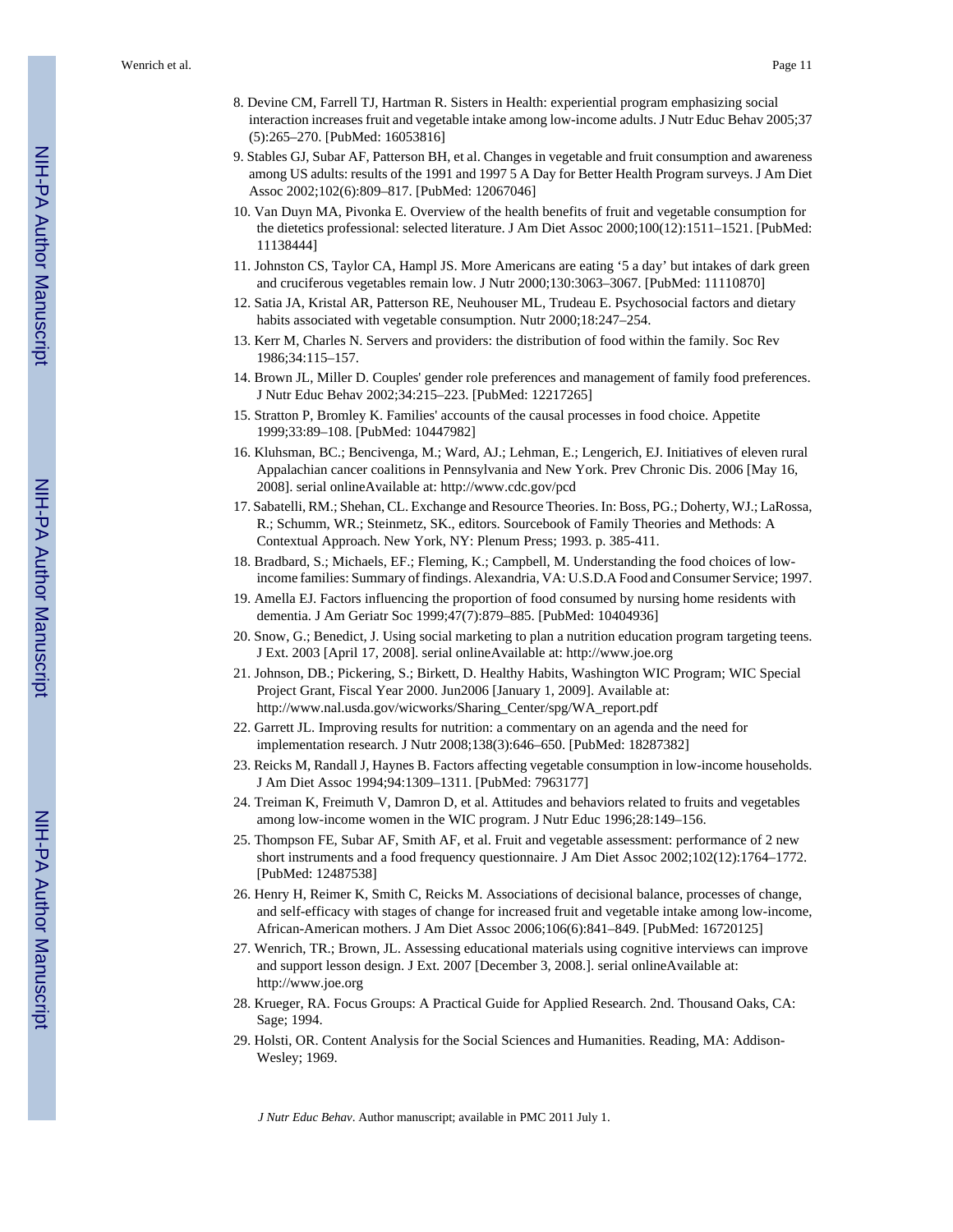Wenrich et al. Page 12

- 30. Marshall D, Anderson A, Lean M, Foster A. Eat your greens: the Scottish consumer's perspective on fruit and vegetables. Health Educ J 1995;54:186–197.
- 31. Dinehart ME, Hayes JE, Bartoshuk LM, Lanier SL, Duffy VB. Bitter taste markers explain variability in vegetable sweetness, bitterness, and intake. Physiol Behav 2006;87(2):304–313. [PubMed: 16368118]
- 32. Charles, N.; Kerr, M. Women, Food and Families. Manchester: Manchester University Press; 1988.
- 33. Prevention Institute. Nutrition Policy Profiles: Supermarket Access in Low-Income Communities. 2002 [December 3, 2008]. Available at: [http://www.preventioninstitute.org/CHI\\_supermarkets.html](http://www.preventioninstitute.org/CHI_supermarkets.html)
- 34. Mushi-Brunt C, Haire-Joshu D, Elliott M. Food spending behaviors and perceptions are associated with fruit and vegetable intake among parents and their preadolescent children. J Nutr Educ Behav 2007;39(1):26–30. [PubMed: 17276324]
- 35. Vereecken CA, Van Damme W, Maes L. Measuring attitudes, self-efficacy, and social and environmental influences on fruit and vegetable consumption of 11- and 12-year-old children: reliability and validity. J Am Diet Assoc 2005;105:257–261. [PubMed: 15668685]
- 36. Sohn, MF. Appalachian Home Cooking: History, Culture, and Recipes. Lexington, KY: University Press of Kentucky; 2005.
- 37. Anliker JA, Winne M, Drake L. An evaluation of the Connecticut Farmers' Market Coupon Program. J Nutr Educ 1992;24:185–191.
- 38. Ciliska D, Miles E, O'Brien, et al. Effectiveness of community-based interventions to increase fruit and vegetable consumption. J Nutr Educ 2000;32:341–352.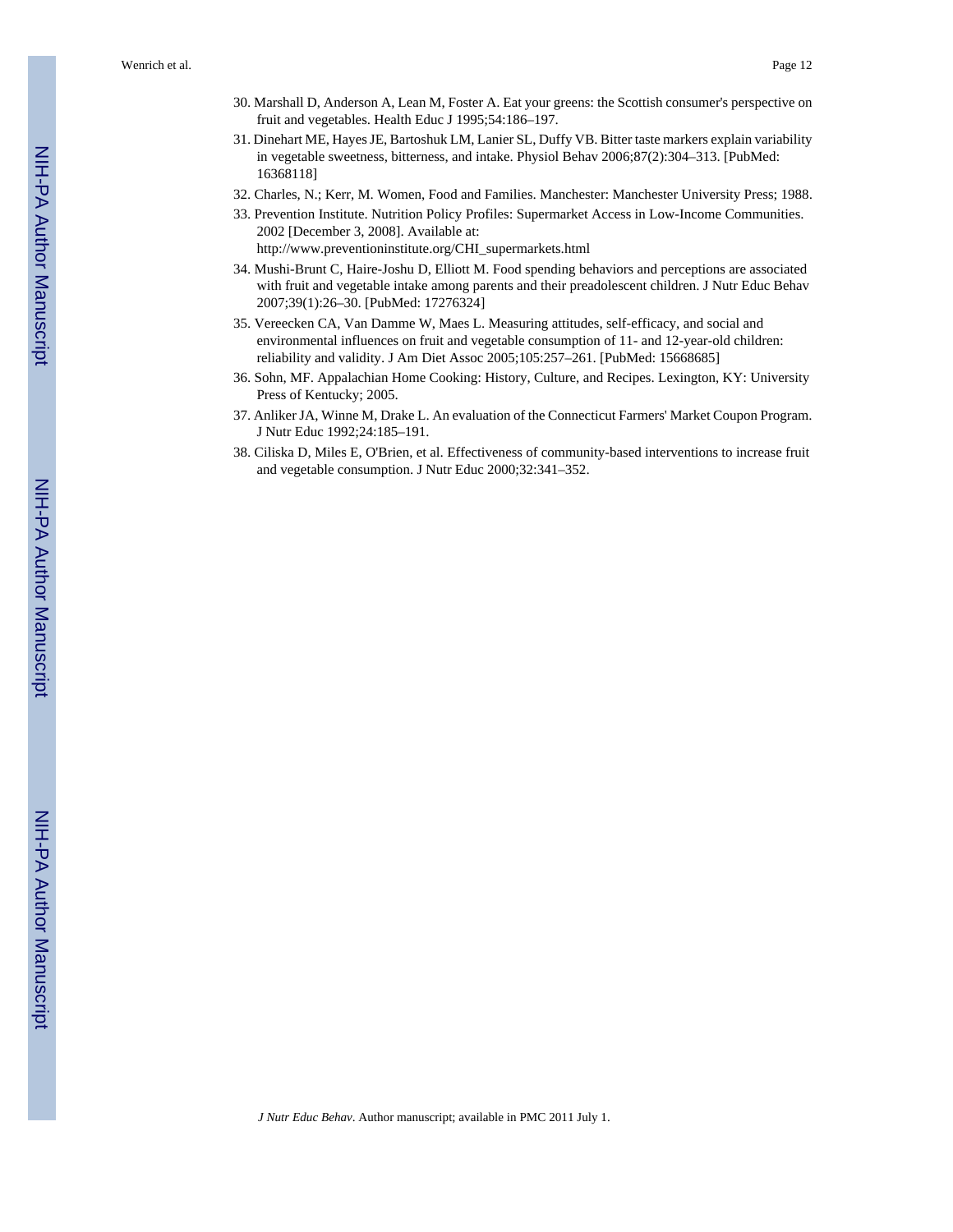

#### **Figure 1.**

Exchange Theory Model (17) as adapted for this study. Model constructs are in bold, with examples relevant to this study in parentheses.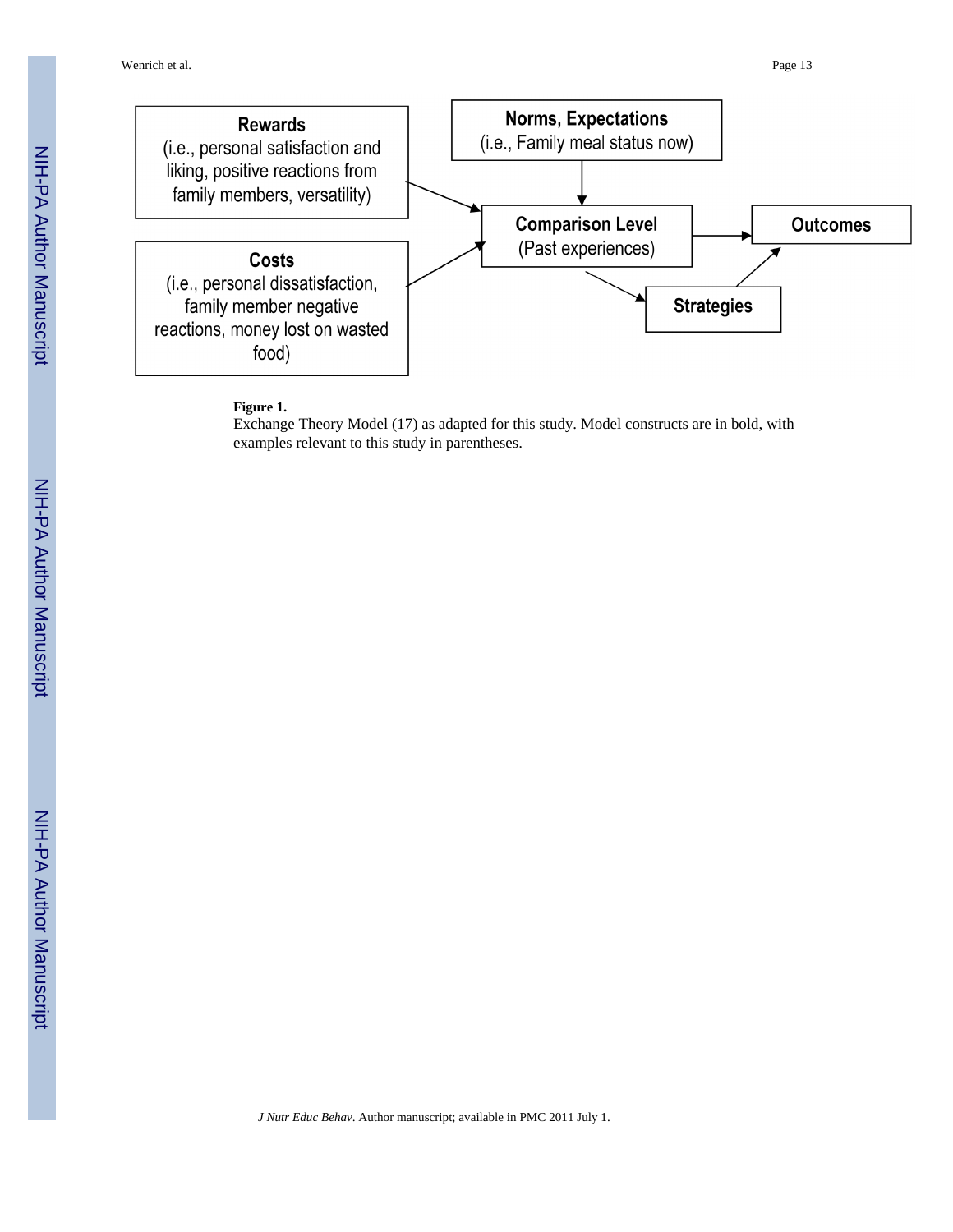#### **Table 1**

#### Focus Group Discussion Questions within Exchange Theory Framework

| <b>Construct</b>  | <b>Topics</b>                          | Focus group questions (not necessarily asked in this order)                                                                                                                                                   |
|-------------------|----------------------------------------|---------------------------------------------------------------------------------------------------------------------------------------------------------------------------------------------------------------|
| <b>Norms</b>      | Definition and ideal meals             | What is your definition of a family meal? (Who? When? Where? How often?)<br>What is the composition of a 'good' family meal?                                                                                  |
|                   | Roles and responsibilities             | Who prepares the family meals in your household? What are the food preparer<br>responsibilities?                                                                                                              |
| Rewards/Costs     | Meat and potatoes                      | What words come to mind when you hear the word: a) 'meat'? b) 'potatoes'?<br>How would your family members answer? What are your favorite forms?                                                              |
|                   | Vegetables                             | What words come to mind when you hear the word 'vegetable'? How would your<br>family members answer? What vegetables do you like/dislike and why?<br>What might stand in your way of offering new vegetables? |
| Comparison Level  | Vegetables acceptable now              | What vegetables are acceptable/unacceptable for your family meals? What<br>disagreements have you had in your family over vegetables?                                                                         |
|                   | Reactions to new vegetables            | What would be your/your family members' reaction to having a new vegetable at<br>family meals? [Show examples of emphasized vegetables.]                                                                      |
| <b>Outcomes</b>   | Meal patterns                          | How does the food preparer choose the foods/vegetables for a family meal?<br>How do family members' likes/dislikes affect the vegetables served?                                                              |
|                   | Freedom to change menus                | How much freedom does the food preparer have to change the menus of family<br>meals?                                                                                                                          |
| <b>Strategies</b> | Methods to introduce new<br>vegetables | What methods have been used to offer 'new' vegetables at your family meals? What<br>might encourage you to try to offer new vegetables?                                                                       |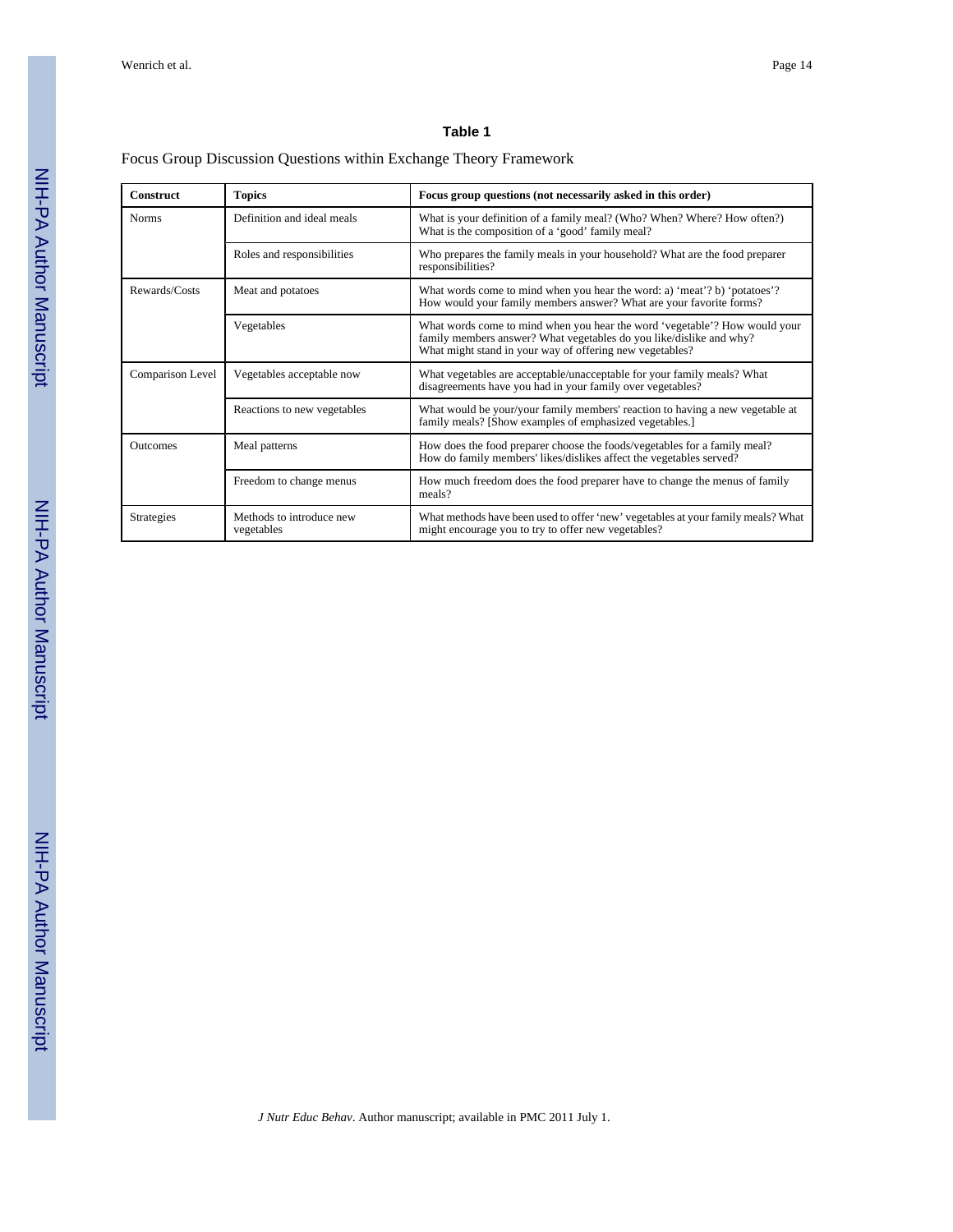#### **Table 2**

Participant Characteristics (N=61)*1*,*<sup>2</sup>*

|                                                         | Men $(n=28)$    | Women $(n=33)$  |
|---------------------------------------------------------|-----------------|-----------------|
| Age of self, $y$ (mean $\pm$ SD)                        | $49.0 \pm 7.2$  | $47.4 \pm 6.3$  |
| Age of partner, $y$ ( <i>mean</i> $\pm$ SD)             | $46.8 \pm 9.0$  | $48.9 \pm 8.0$  |
| <b>Years lived with partner</b> ( <i>mean</i> $\pm$ SD) | $16.4 \pm 10.9$ | $16.6 \pm 11.1$ |
| <b>Ethnicity</b>                                        |                 |                 |
| White (non-Hispanic)                                    | 26 (93%)        | 31 (94%)        |
| Black (non-Hispanic)                                    | 2(7%)           | 1(3%)           |
| Hispanic                                                | $0(0\%)$        | 1(3%)           |
| <b>Total in household</b> ( <i>mean</i> $\pm$ SD)       | $2.9 \pm 0.9$   | $3.4 \pm 1.3$   |
| <b>Education level</b>                                  |                 |                 |
| Some high school                                        | 8 (29%)         | 6(18%)          |
| High school diploma or GED                              | 11 (39%)        | 16 (49%)        |
| Trade/business school or college                        | 9(32%)          | 11 (33%)        |
| <b>Employment status</b>                                |                 |                 |
| Employed                                                | 11 (39%)        | 11 (33%)        |
| Unemployed                                              | 12 (43%)        | 17(52%)         |
| Retired/Other                                           | 5(18%)          | 5(15%)          |
| <b>Income range</b>                                     |                 |                 |
| Less than $$10,000$                                     | 6(21%)          | 8(24%)          |
| \$10,001 to \$20,000                                    | 13 (46%)        | 8 (24%)         |
| \$20,001 to \$30,000                                    | 4(14%)          | 8(24%)          |
| \$30,001 to \$40,000                                    | 5(18%)          | 9(27%)          |

*1* Some totals do not sum to 100% due to round-off error.

*2* There were no significant differences between men versus women or vegetable-likers versus dislikers.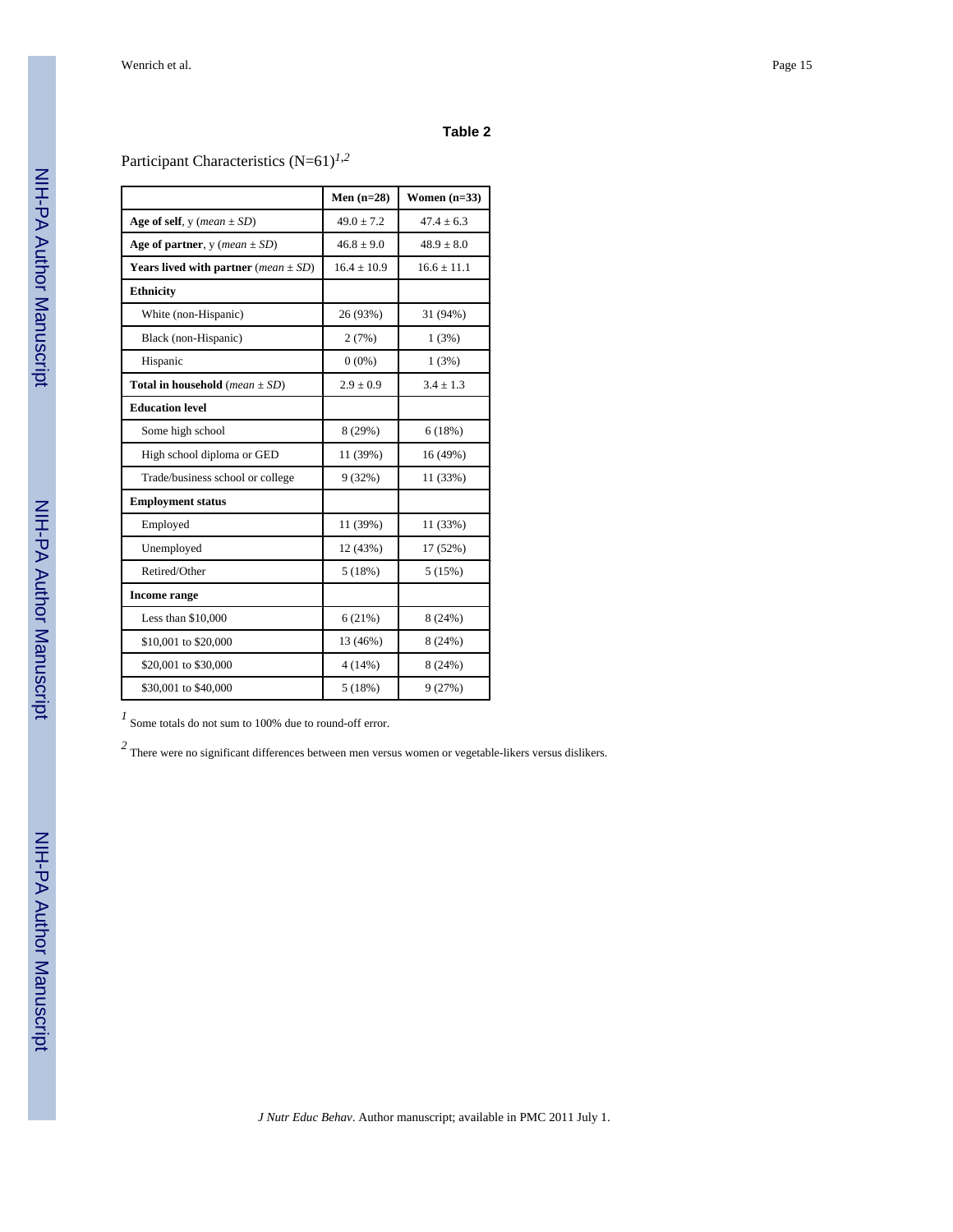**Table 3**

Vegetable liking, intake and serving patterns (means  $\pm SD$ ) Vegetable liking, intake and serving patterns *(means* ± *SD)*

|                                                                   |                            | Vegetable-likers  |                            |                   | Vegetable-dislikers    |                        |
|-------------------------------------------------------------------|----------------------------|-------------------|----------------------------|-------------------|------------------------|------------------------|
|                                                                   | $(n=13)$<br>Men            | Women<br>$(n=18)$ | $(n=31)$<br>Total          | $(n=15)$<br>Men   | $W$ omen<br>(n=15)     | $(n=30)$<br>Total      |
| Liking scores <sup>1</sup>                                        |                            |                   |                            |                   |                        |                        |
| Cruciferous vegetables <sup>2</sup>                               | $4.3 \pm 0.4$              | $4.5 \pm 0.6$     | $4.4 \pm 0.5^{\prime}$     | $2.3 \pm 1.0$     | $2.9 \pm 1.0$          | $2.6 \pm 1.0^{d}$      |
| Deep orange vegetables <sup>3</sup>                               | $3.6 \pm 0.7$              | $3.9 \pm 0.9$     | $3.8 \pm 0.9$ $^{a}$       | $2.4 \pm 0.6$     | $2.8 \pm 0.8$          | $2.6 \pm 0.7^a$        |
| Dark green leafy vegetables <sup>4</sup>                          | $3.3 \pm 0.7$              | $3.5 \pm 0.7$     | $3.4 \pm 0.7$ a            | $2.0 \pm 0.7$     | $2.4 \pm 0.9$          | $2.2 \pm 0.8^{d}$      |
| Corn                                                              | $4.3 \pm 0.6$              | $4.7 \pm 0.6$     | $4.5 \pm 0.6$              | $4.3 \pm 1.0$     | $4.5 \pm 0.5$          | $4.4 \pm 0.8$          |
| Potatoes                                                          | $4.4 \pm 0.5$              | $4.6 \pm 0.6$     | $4.5 \pm 0.6$              | $4.8 \pm 0.4^{b}$ | $4.3 \pm 0.5 b$        | $4.5 \pm 0.5$          |
| Tomatoes                                                          | $4.1\pm1.0\,^b$            | $4.7 \pm 0.5^{b}$ | $4.4\pm0.8$ $^{a}$         | $3.8 \pm 1.3$     | $3.6 \pm 1.5$          | $3.7 \pm 1.3^{\circ}$  |
| Personal intake over the last month(times/week)                   |                            |                   |                            |                   |                        |                        |
| Cruciferous vegetables                                            | $1.7 \pm 1.9$              | $1.2 \pm 1.2$     | $1.4 \pm 1.5^{\,a}$        | $0.7 \pm 0.5$     | $0.4 \pm 0.5$          | $0.6 \pm 0.6^{d}$      |
| Deep orange vegetables                                            | $\pm$ 1.7<br>$\frac{8}{1}$ | $1.0 \pm 1.0$     | $1.3 \pm 1.4a$             | $0.7 \pm 0.9$     | $0.5 \pm 0.6$          | $0.6 \pm 0.7^a$        |
| Dark green leafy vegetables                                       | $\pm$ 1.7<br>$\frac{5}{1}$ | $1.3 \pm 1.7$     | $1.4 \pm 1.7$              | $0.7 \pm 0.9$     | $0.8 \pm 1.4$          | $0.7 \pm 1.2$          |
| Potatoes <sup>5</sup>                                             | $2.1 \pm 1.2$              | $1.4 \pm 1.0$     | $1.7 \pm 1.1$              | $2.0 \pm 1.0^{b}$ | $1.2 \pm 0.9$ <i>b</i> | $1.6 \pm 1.0$          |
| Tomato sauce                                                      | $1.3 \pm 0.8$              | $1.6 \pm 1.7$     | $\pm$ 1.4<br>$\frac{4}{1}$ | $2.4 \pm 2.1$     | $1.2 \pm 1.7$          | ±1.9<br>$\frac{8}{18}$ |
| Frequency served at family meals over the last month (times/week) |                            |                   |                            |                   |                        |                        |
| Cruciferous vegetables                                            | $1.4 \pm 1.5$              | $1.5 \pm 1.6$     | $1.4 \pm 1.5^ a$           | $0.4 \pm 0.6$     | $1.0 \pm 1.3$          | $0.7 \pm 1.0^a$        |
| Deep orange vegetables                                            | $1.2 \pm 1.4$              | $0.8 \pm 0.9$     | $1.0 \pm 1.1$ <i>a</i>     | $0.4 \pm 0.3$     | $0.4 \pm 0.6$          | $0.4 \pm 0.5^d$        |
| Dark green leafy vegetables                                       | ±1.9<br>$\overline{15}$    | $1.4 \pm 2.0$     | $1.5 \pm 1.9^{\prime}$     | $0.8 \pm 1.2$     | $0.3 \pm 0.6$          | $0.5 \pm 1.0^a$        |
| Potatoes <sup>5</sup>                                             | $1.4 \pm 1.0$              | $1.4 \pm 1.0$     | $1.4 \pm 1.0$              | $1.3 \pm 0.8$     | $1.1 \pm 0.8$          | $1.2 \pm 0.8$          |
| Tomato sauce                                                      | $1.2 \pm 0.9$              | $1.3 \pm 1.0$     | $1.2 \pm 0.9$              | $1.2 \pm 0.8$     | $1.2 \pm 1.7$          | $1.2 \pm 1.3$          |

*J Nutr Educ Behav*. Author manuscript; available in PMC 2011 July 1.

Based on a scale of 1=strongly dislike, 2=dislike, 3=neutral or don't know, 4=like, and 5=strongly like *1* Based on a scale of 1=strongly dislike, 2=dislike, 3=neutral or don't know, 4=like, and 5=strongly like

 $^2$  Average score for broccoli, cauliflower, cabbage, and Brussels sprouts (Cronbach's alpha =  $0.87$ )  $2^2$  Average score for broccoli, cauliflower, cabbage, and Brussels sprouts (Cronbach's alpha = 0.87)

 $^3$  Average score for carrots, pumpkin, butternut squash and acorn squash (Cronbach's alpha = 0.78) *3* Average score for carrots, pumpkin, butternut squash and acorn squash (Cronbach's alpha = 0.78)